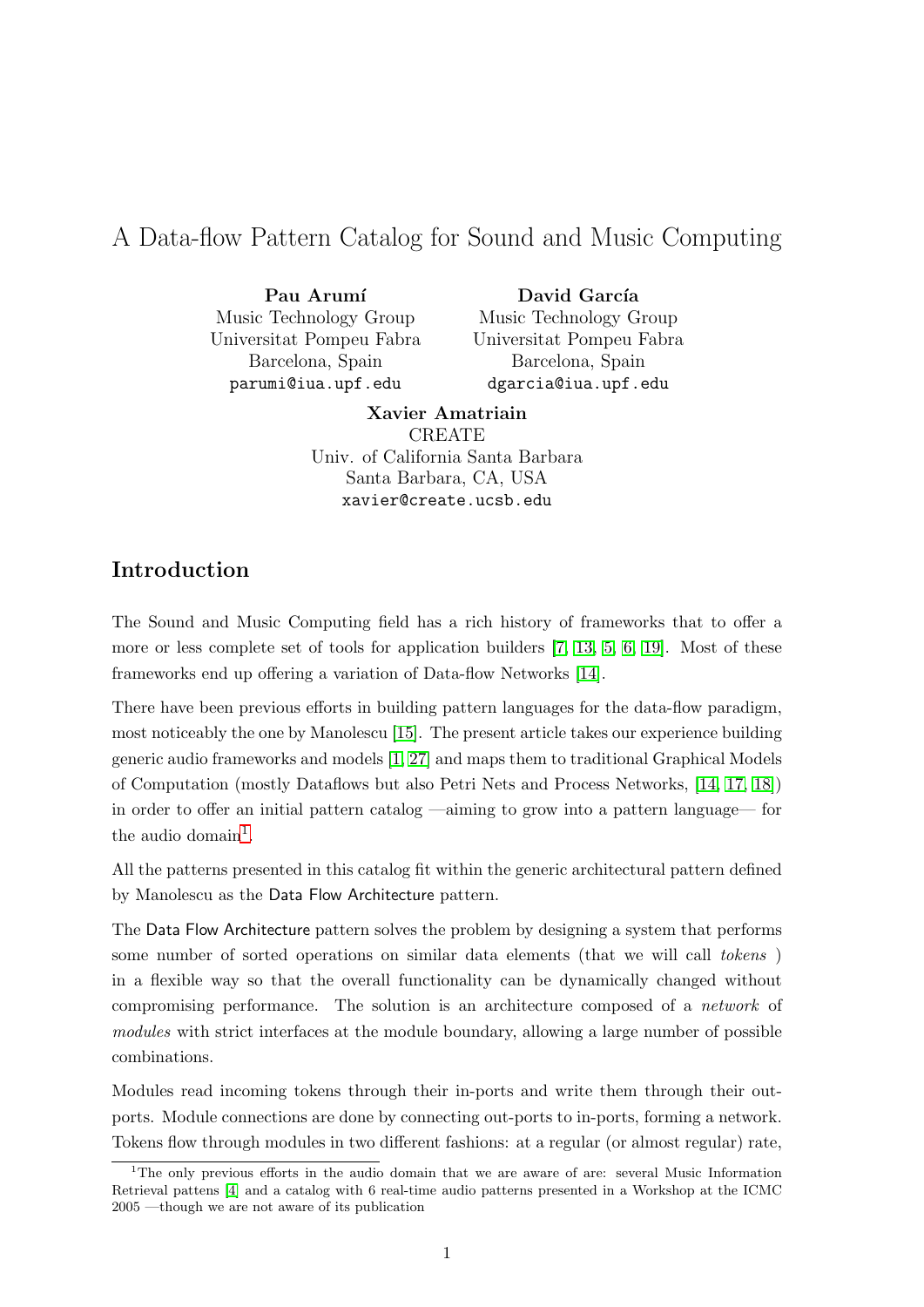which is known as a *stream* flow, and without any regularity, which is known as *event* flow. For example, the flow of data from an audio card is a stream flow, while the flow of note-on and note-off messages from a MIDI keyboard is an event flow.

Each module in a network is periodically executed, which means a call to the module's execution method (also known as module's algorithm).

The Data Flow Architecture pattern does not impose any restrictions on message passing protocol, module execution scheduling, or data token implementation. All these aspects imply different problems that can be addressed in other fine-grained patterns, like the ones in the present pattern language. This pattern granularity [\[25\]](#page-41-6) proved very useful because we have been able to incorporate orthogonal patterns that work synergistically among them and with the existing ones from Manolescu.

Taking into account the previously introduced background, the main contributions of this paper are:

- General Data-flow Patterns: Address problems about how to organize high-level aspects of the data-flow architecture, by having different types of modules connections. Belonging to this category: Semantic Ports address distinct management of tokens by semantic; Driver Ports address how to make modules executions independent of the availability of certain kind of tokens. Stream and Event Ports address how to synchronize different streams and events arriving to a module; and, finally, Typed Connections address how to deal with typed tokens while allowing the network connection maker to ignore the concrete types.
- Flow Implementation Patterns: Address how to physically transfer tokens from one module to another, according to the types of flow defined by the general dataflow patterns. Tokens life-cycle, ownership and memory management are recurrent issues in those patterns. Cascading Event Ports address the problem of having a highpriority event-driven flow able to propagate through the network. Multi-rate Stream Ports address how stream ports can consume and produce at different rates; Multiple Window Circular Buffer address how a writer and multiple readers can share the same tokens buffer. and Phantom Buffer address how to design a data structure both with the benefits of a circular buffer and the guarantee of window contiguity.
- Network Usability Patterns: Address how humans can interact with data-flow networks. Recursive Networks makes feasible for humans to deal with the definition of big complex networks; and Port Monitor address how to monitor a flow from a different thread, without compromising the network processing efficiency.

The proposed patterns are inspired by our experience in the audio domain. And some patterns are clearly motivated by the requirements of the spectral processing. A use case that exemplifies its complexity is the analysis-synthesis using sinusoids plus residual (see figure [1\)](#page-2-0), where different Fast Fourier Transforms are done consuming different number of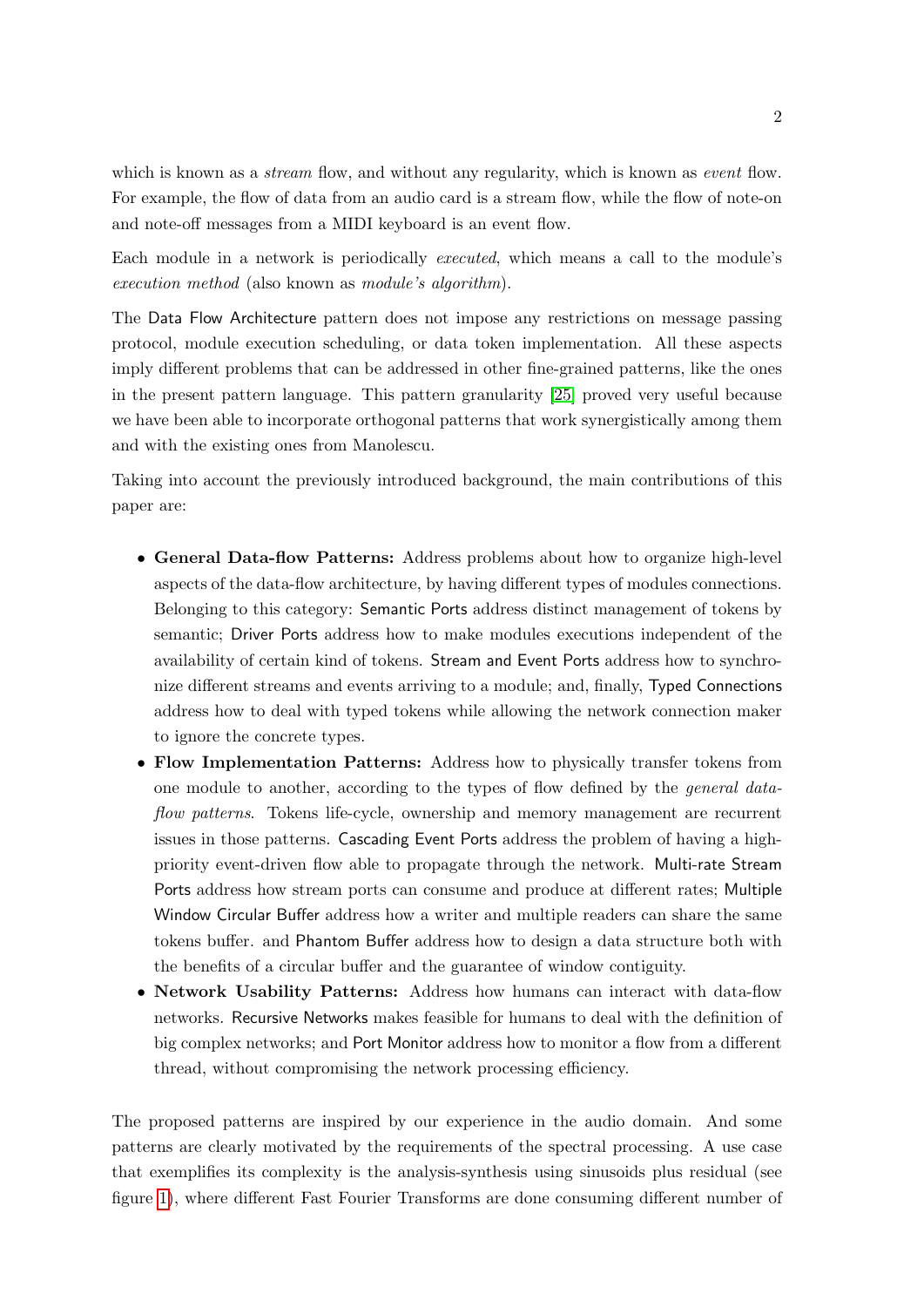#### 1 SEMANTIC PORTS 3



<span id="page-2-0"></span>Figure 1: A use case for audio data-flow: the Spectral Modeling Synthesis.

tokens (audio samples) in parallel. Nevertheless, we believe that those have an immediate applicability in other domains.

All patterns in the "general data-flow patterns" category can be used on any other dataflow domain. Typed Connections, Multiple Window Circular Buffer and Phantom Buffer have applicability beyond data-flow systems. And, regarding the Port Monitor pattern, though its description is coupled with the data-flow architecture, it can be extrapolated to other environments where a normal priority thread is monitoring changing data on a real-time one.

Most of the patterns in this paper can be found implemented in many audio systems. However, examples of a few others (namely Multi-rate Stream Ports, Multiple Window Circular Buffer and Phantom Buffer) are hard to find, so they should be considered innovative patterns (or proto-patterns). But all the patterns in this catalog can be found in the CLAM framework. And since it is an open-source software, an example of each pattern in C++ can be easily obtained there.

Finally, it also has to be taken into consideration that the CLAM framework has demonstrated its adaptability —with many specific applications— to several scenarios within the sound and music domain [\[2\]](#page-40-6) such as real-time processing and synthesis and off-line audio analysis.

# 1 Semantic Ports

### Context

Applications with a dataflow architecture consist on a directed graph of modules, like shown in figure [2.](#page-3-0) Is a very common case that a module receives tokens with different semantics. For example, a module that mixes n audio channels will receive tokens of audio data corresponding to each channel. Identifying which token corresponds to each channel —the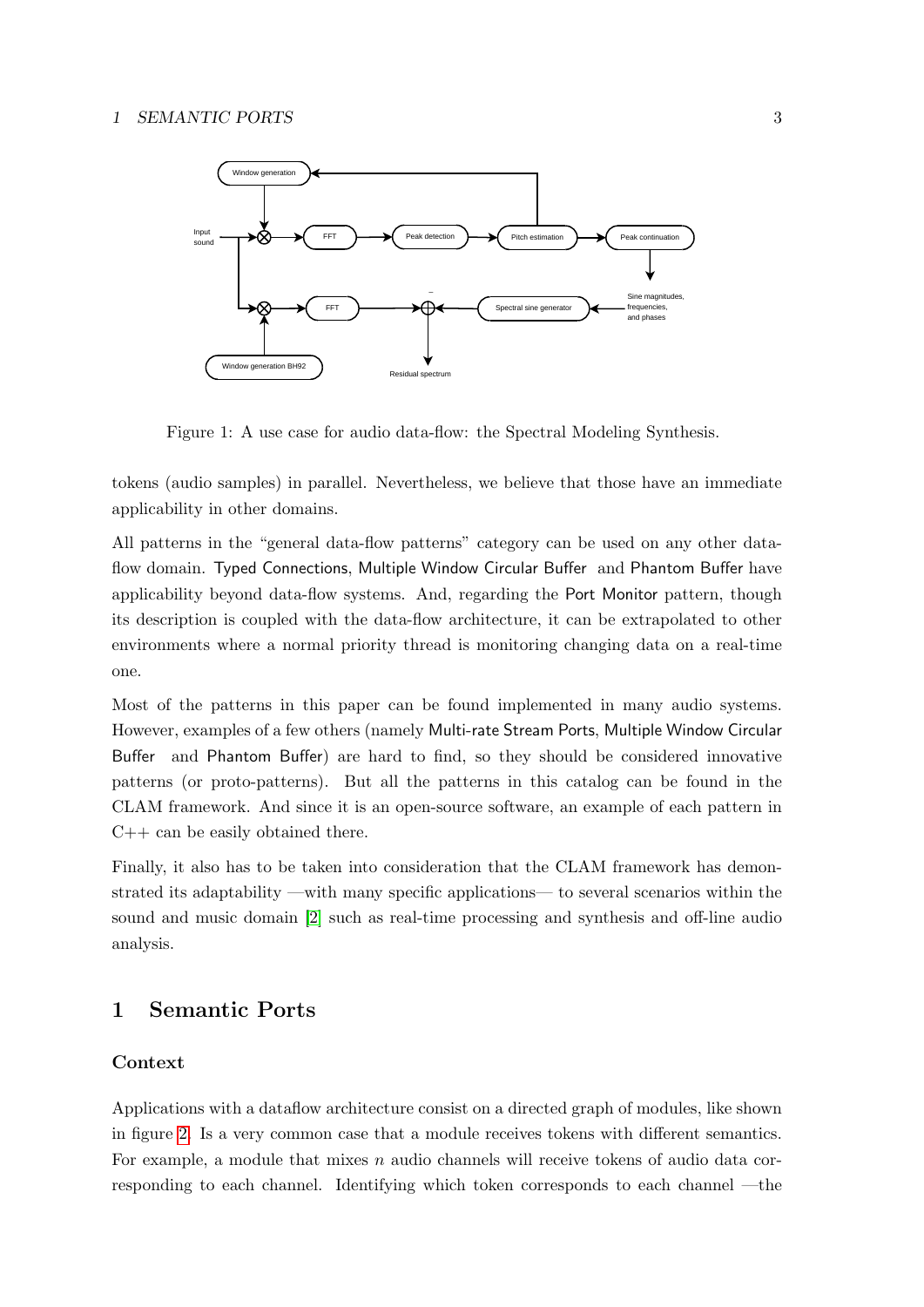token semantics— is fundamental to produce output tokens containing the audio mix. The Payloads pattern described by Manolescu provides a solution to this problem consisting on adding a descriptor component into each token which provides the semantic information about the token, as well as type-specific parameters. The implication of applying Payloads is that incoming tokens needs to be dispatched according to its descriptor component, before doing any processing.



Figure 2: A directed graph of components forming a network

<span id="page-3-0"></span>Tokens produced by a module may also have different semantics. One might want to send to a connected module only tokens with a given semantics and not all the produced tokens.

### Problem

How can a module manage tokens according to their semantics in order to deal with the incoming ones in different ways and send the produced ones to different destinations?

#### Forces

- Module implementation should be as simple as possible, because modules are developed by different authors while general infrastructure is just implemented once by experienced programmers.
- Dispatching tokens adds complexity to module programming
- Module execution should be efficient in time, often real-time constrains are imposed.
- Dispatching tokens adds a run-time overhead.
- Token semantics fields on tokens add overhead
- Token semantics should be given by the module and they should not be restricted.
- Incoming might also have different priorities, and modules should consume the tokens with greatest priority first.

#### Solution

Use different ports for every different token semantics in each module. Modules should have as many in-ports and out-ports as different input and output semantics are needed. Instead of connecting modules directly, connect modules by pairing out-ports with in-ports, as shown in figure [3.](#page-4-0) Module's execution method knows the semantics associated to each port, thus, it can obtain tokens of specific semantics just by picking the proper in-port.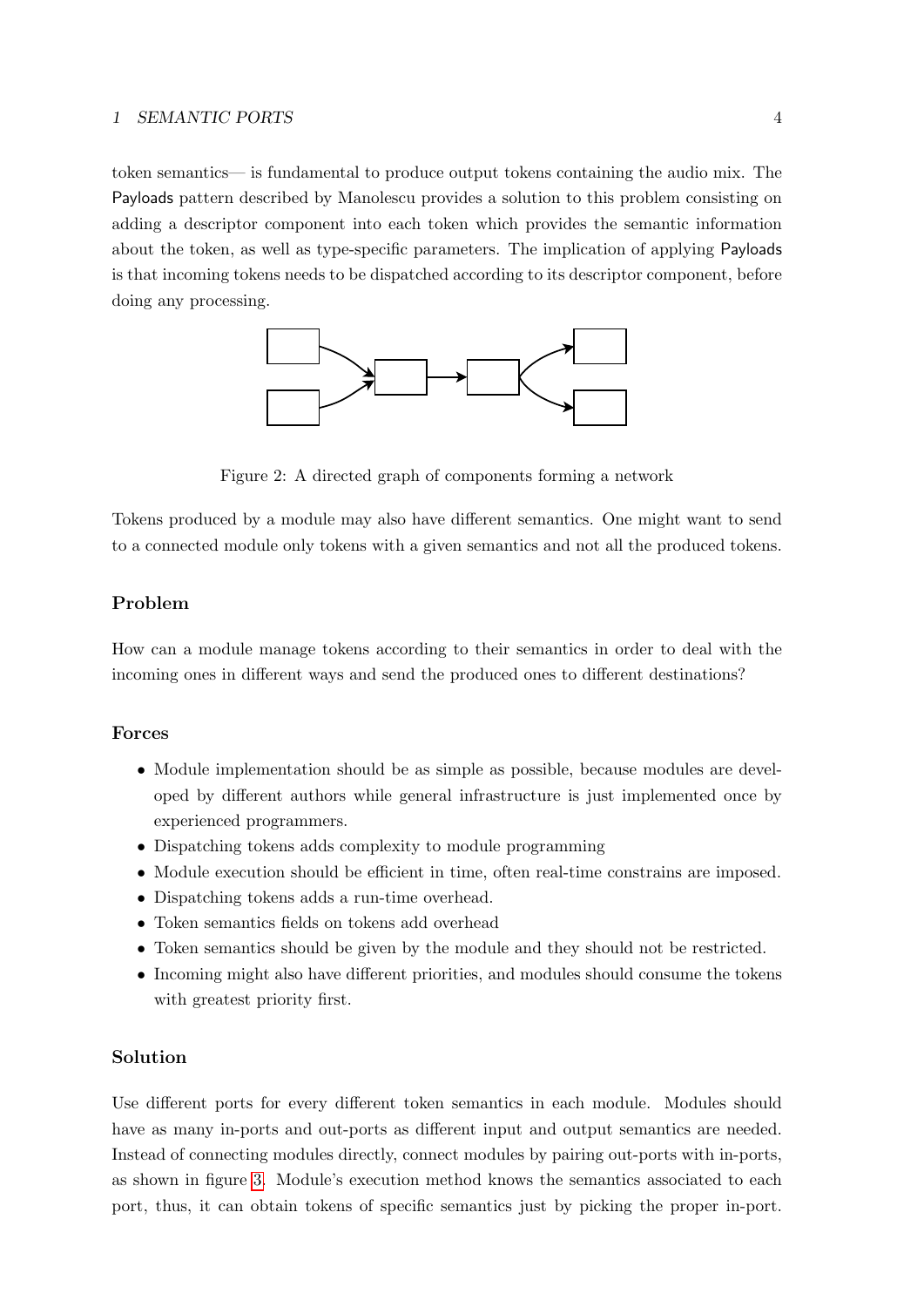#### 1 SEMANTIC PORTS 5



Figure 3: A network of components with multiple ports

<span id="page-4-0"></span>Because connections are done among ports instead of modules, a processed tokens will target the proper destination just by sending tokens through the proper out-port.

#### **Consequences**

Tokens do not need to incorporate a description component. Module implementation is simplified because programming a token dispatcher regarding its semantics is not needed. Also, run-time penalty associated with dispatching is avoided. The pattern solution implies that token semantics is not defined inside the tokens with a description component, but semantics is something intrinsic to the ports.

Retaking the audio mixer example; instead of having a "channel" field on each token arriving to the mixer, using the Semantic Ports pattern, we would have a mixer with  $n$  different inports, each one receiving tokens of a single channel.

Tokens with different priorities should be routed to different in-ports. The module knows the priority of each in-port and so is able —in its execution method— to consume tokens in the right order.

#### Related Patterns

Most patterns in this collection build on Semantic Ports: Driver Ports, Stream and Event Ports, and Cascading Event Ports are clear examples of separation of ports regarding its semantics.

Semantic Ports also relates to Payloads in the sense that the problems they solve are similar but, since they have different forces, they end up with different solutions.

Semantic Ports can handle different token types by using the Typed Connection pattern.

### Examples

CLAM uses Semantic Ports to separate different flows. Visual environments like Pure-Data (PD) [\[22\]](#page-41-7) or MAX/MSP [\[21\]](#page-41-8) also do. They ports separate both audio ("tilde") streams lower rate streams on their semantic. We find another good examples in Open Sound World (OSW) [\[5\]](#page-40-2) and the JACK sound server [\[9\]](#page-40-7).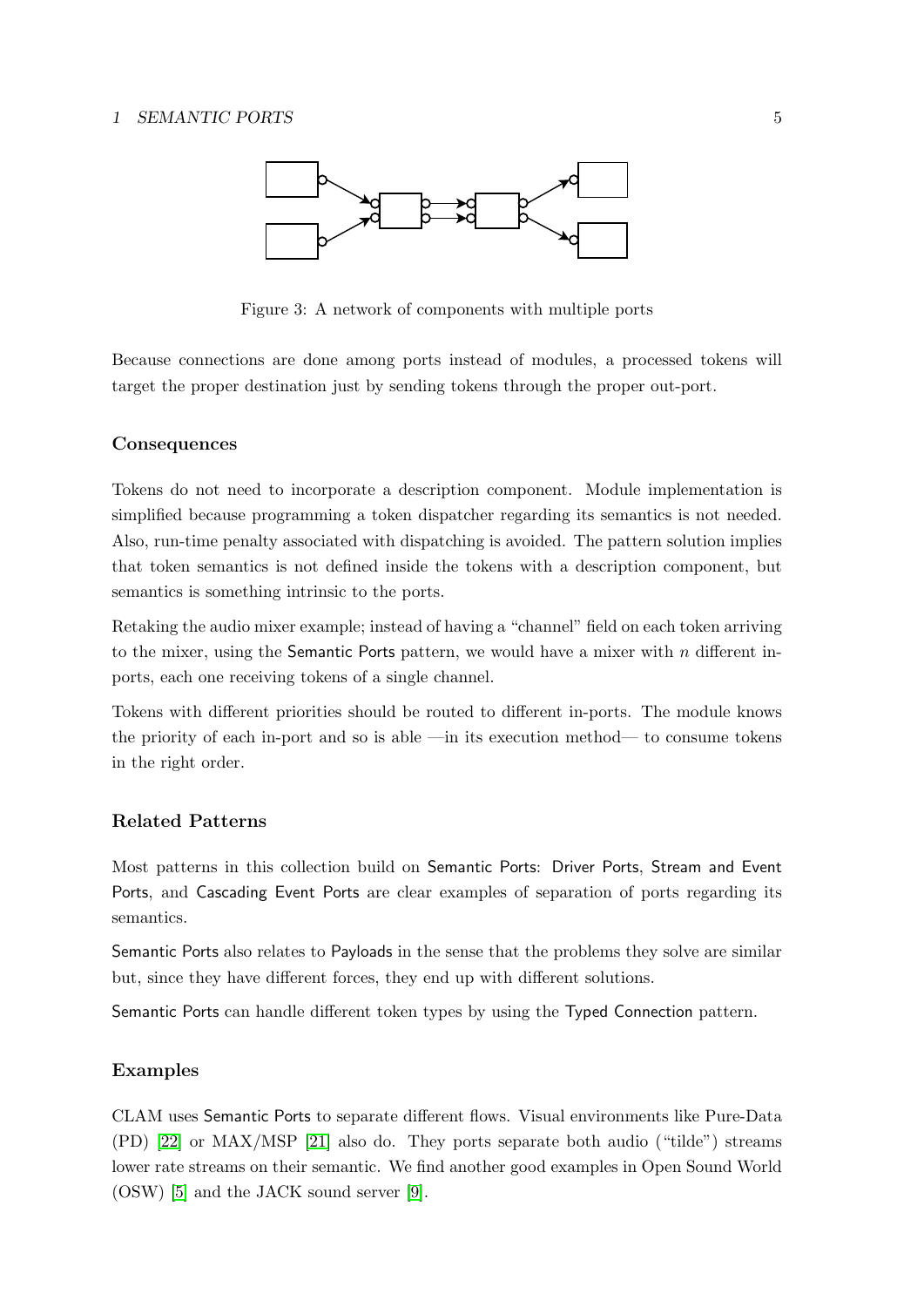Anti-examples —systems that do not use Semantic Ports because they use other approaches— are also interesting to see for this pattern: Marsyas [\[24\]](#page-41-9) and SndObj [\[13\]](#page-40-1), they do not use separated ports for its network connections but they do it at module level. SndObj modules, for instance, keeps a pointer to their connected producers and reads its output signal doing a direct call.

# 2 Driver Ports

### Context

Module execution on data-flow system is driven by the availability of flowing tokens. But not all token flows drive the execution.

Imagine a module which receives an audio signal and performs a low-pass filter with a given cutoff frequency. The audio signal is fed into the module with a constant rate but the cutoff values are seldom fed into the module. These cutoff values typically come from a sequencer module or a knob in the user interface. Each execution of the module must wait for the availability of new audio signal data. But there is not such dependency on the seldom received cutoff values, it just uses the last value. To summarize, whereas audio stream tokens drive the modules execution, the frequency event tokens does not.

### Problem

How can we make module execution depend on the availability of tokens on certain in-ports and not on others?

### Forces

- Concrete module implementation should be simple.
- Visual programming tools should be able to distinguish the flow that drives the module execution from the one that does not.

### Solution

Allow the concrete module developer to define which are the driver in-ports and which are not. Give the modules a common interface from which external entities can know which are the drivers and which are not. The module execution will be enabled by the availability of enough tokens on the driver in-ports. Note that enabling is not the same as triggering. The network scheduling policy determines if a module will be executed as soon as it is able —in a pull strategy— or if it will be postponed until other module executions end.

This solution is rather general and it can be implemented with different strategies. A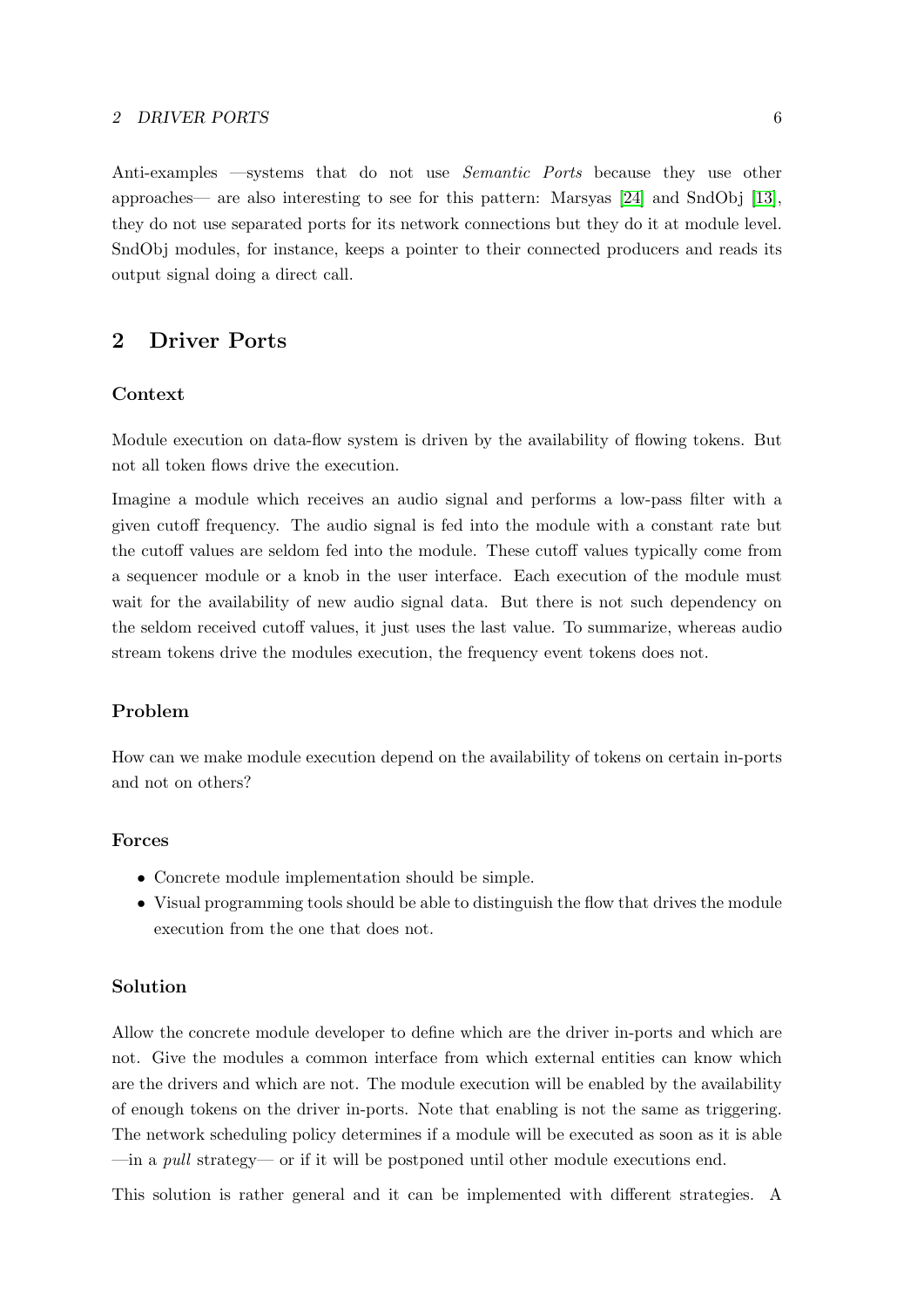

Figure 4: A representation of a module with different types of in-ports and out-ports

concrete design is shown in figure [5.](#page-6-0) This class collaboration separates the general infrastructure in base classes making the concrete classes simpler to implement —this is actually an example of white box reuse in frameworks. Some module services are implemented in the base class, usually delegating to its ports, and freeing the concrete module writer from this responsibility.

Is important to note that although concrete modules create its port objects, the module base class aggregates them to provide a generic interface to all the ports. Examples of such operations are ableToExecute which can be useful to a firing manager (or scheduler); and driverPorts/nonDriverPorts which give the lists of driver and non-driver ports to, say, a GUI client.



<span id="page-6-0"></span>Figure 5: Separated Module and ConcreteModule classes, to reuse behaviour among modules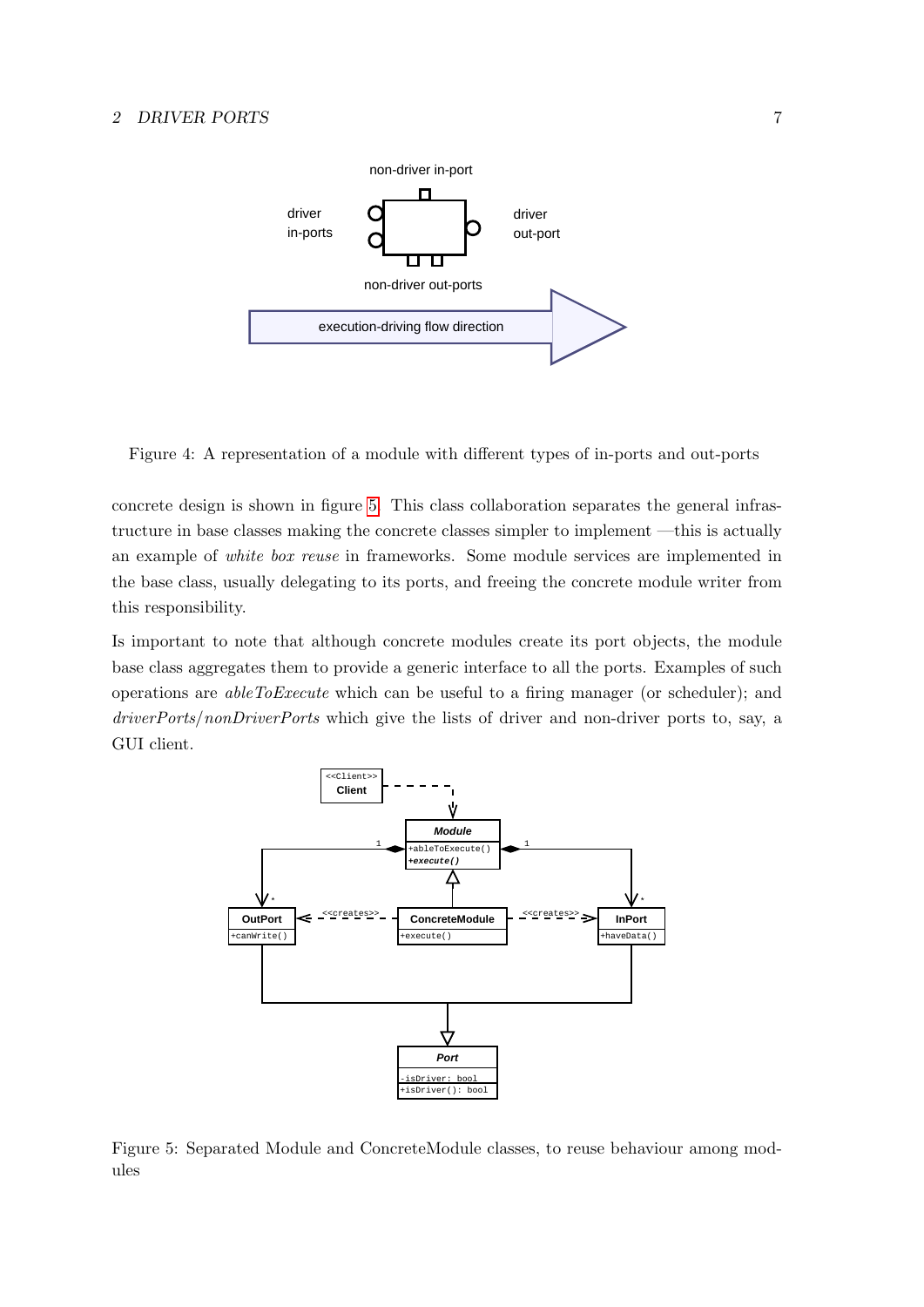### 2 DRIVER PORTS 8

Other patterns like Stream and Event Ports and Typed Connections also benefit from using this class structure. However, each pattern enriches the Port and Module base class interfaces to fit its needs.

### **Consequences**

Separating driver and non-driver ports makes it possible to check whether a module is ready to be executed or not without relying on the concrete module implementation which gets simpler and safer to programming errors.

Visual builder tools can distinguish driver and non-driver flows by identifying driver and non-driver ports and displaying them differently.

As mentioned in [\[11\]](#page-40-8) module networks are often built with visual programming tools. Such tools should give the user a clear separation between stream ports and event ports, else, event connections might hide the main data-flow —the stream flow that drives the modules execution.

For example, CLAM's visual builder called Network Editor (see figure [6\)](#page-8-0) uses horizontal connections (left to right) for driver flow, and vertical (top-down) connections for the nondriver flow.

Other visual builders takes different approaches. Open Sound World (OSW), for instance, paints the driver ports in green while the non-driver ports are gray. This can be appreciated —though if the copy is not colored it can be hard— in figure [7.](#page-8-1)

### Related Patterns

Driver Ports is strongly related to Stream and Event Ports. Driver ports tend to be stream ports. However, they are better off being separate patterns because they solve orthogonal problems. Moreover, examples exist where driver ports and stream ports are totally independent.

Token availability conditions are complex when connected stream ports produce and consume tokens at different rates. Multi-rate Stream Ports pattern solves this.

### Examples

Pure Data (PD) [\[22\]](#page-41-7) and MAX/MSP [\[21\]](#page-41-8) are graphical programming environments for real-time musical applications that are widely used by composers. Its ports are called inlets and outlets and they are visually arranged horizontally. With few exceptions (notably the "timer"), objects treat their leftmost inlet as "hot" in the sense that messages to left inlets can result in output messages. Other inlets are "cold", they only store the received message and do not trigger any execution. Thus, the "hot" or leftmost inlets are the driver ports.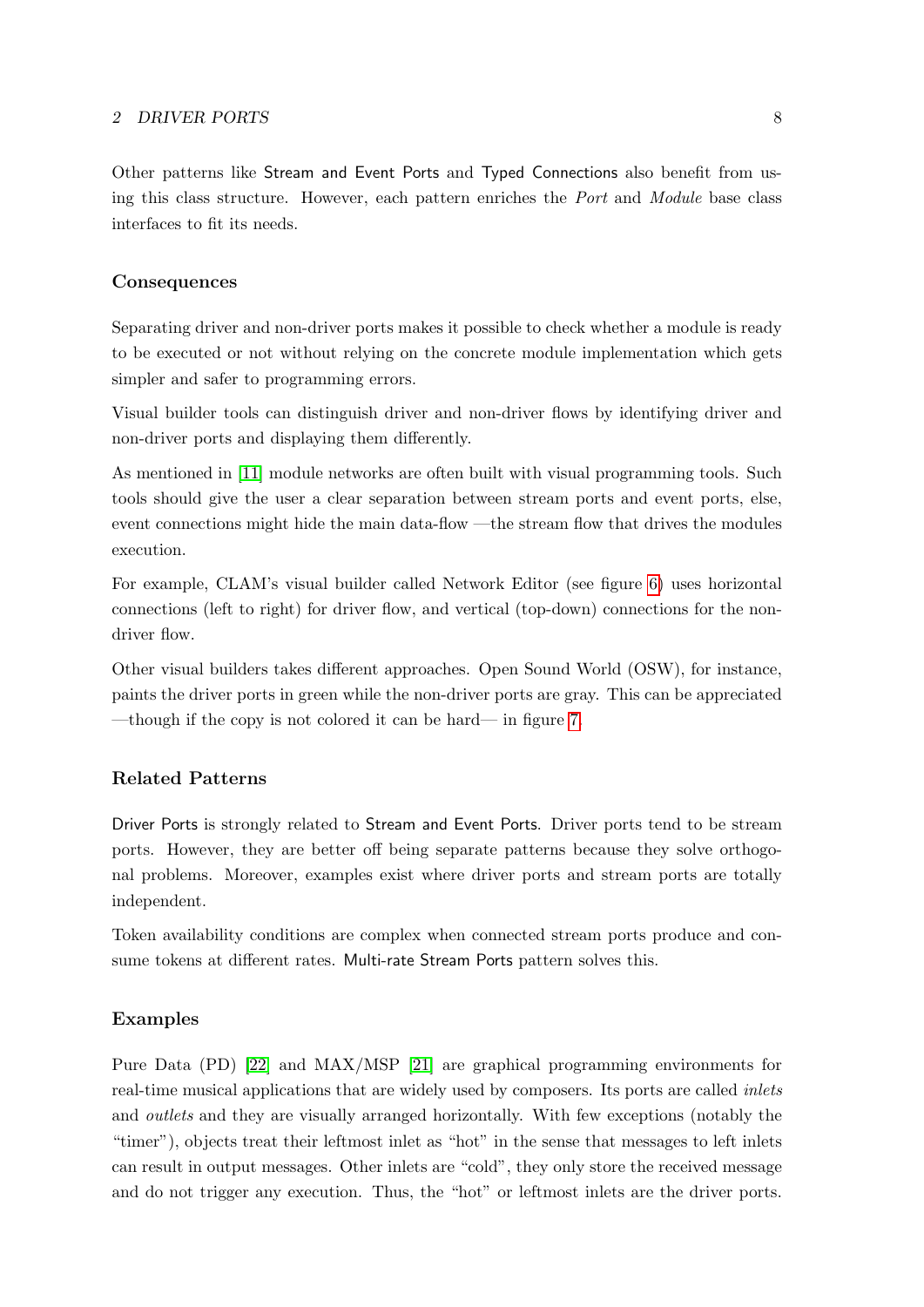

<span id="page-8-0"></span>Figure 6: Screenshot of CLAM visual builder (NetworkEditor) doing SMS analysis-synthesis



<span id="page-8-1"></span>Figure 7: Screenshot of Open Sound World visual builder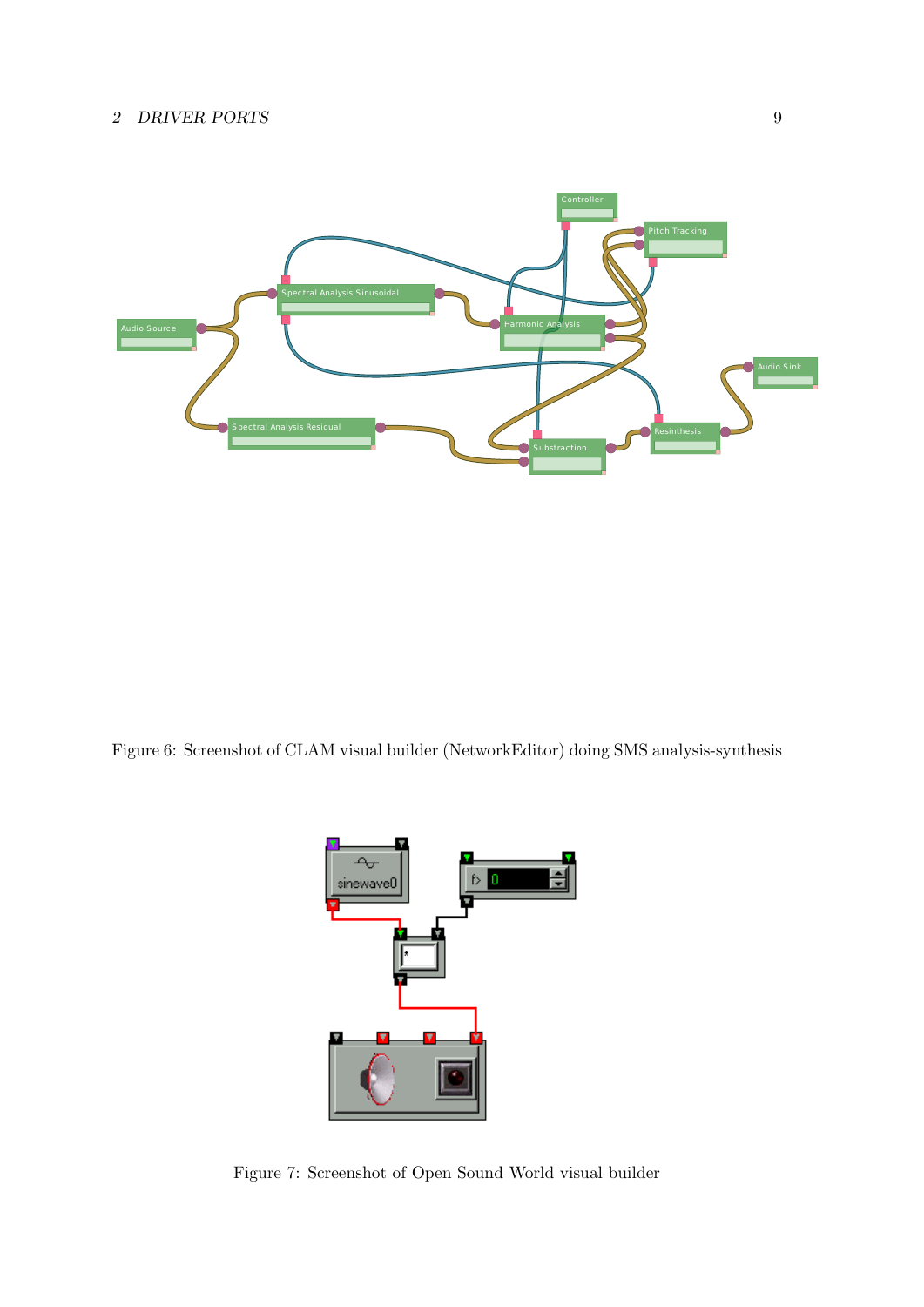However, since modules have only one driver port and modules are executed at the time a token arrives at the driver port, the following problematic situation may occur when two modules are connected by more than one connection: the module might be triggered before receiving all its data because the "hot" inlet was not the last to receive the data. In order to avoid this output messages are —by convention— written from right to left and modules connections should be (visually) done without any crossing lines. Finally, PD and MAX/MSP is important example where driver ports do not coincide with stream ports.

Open Sound World (OSW) [\[5\]](#page-40-2) have a similar approach to PD and MAX/MSP but it does not limit the number of driver ports. In the JACK audio server [\[9\]](#page-40-7) all ports are drivers. CLAM also uses Driver Ports and restricts its drivers to be constant-rate stream ports.

# 3 Stream and Event Ports

#### Context

A module may receive tokens of both kinds —stream and event— coming from different sources. Moreover, streams may arrive at different rates. For example, a module may receive two audio samples streams one at 44100 Hz and the other at 22050 Hz. Figure [8](#page-9-0) shows another example: a module is receiving two streams at different (though constant) rates and an irregularly distributed flow of events. Its output stream has the same rate as the second input stream.



<span id="page-9-0"></span>Figure 8: Chronogram of the arrival (and departure) time of stream and event tokens

Such a module consumes its incoming tokens and then calls its execution method which will take the consumed tokens as its input. When receiving tokens at different rates, the module needs to synchronize all the incoming tokens prior to its processing. This synchronization can also be seen as a time-alignment of incoming tokens, and it implies knowing the time associated to each token. Here, is important to differentiate the time associated to the tokens, with the "real" time where the module is executed. The two kind of times might be totally different. Figure [9](#page-10-0) illustrates the alignment of tokes of different nature.

While incoming stream tokens always needs to be accurately aligned, this is not always true for incoming event tokens. Some applications requires a precise alignment of event tokens,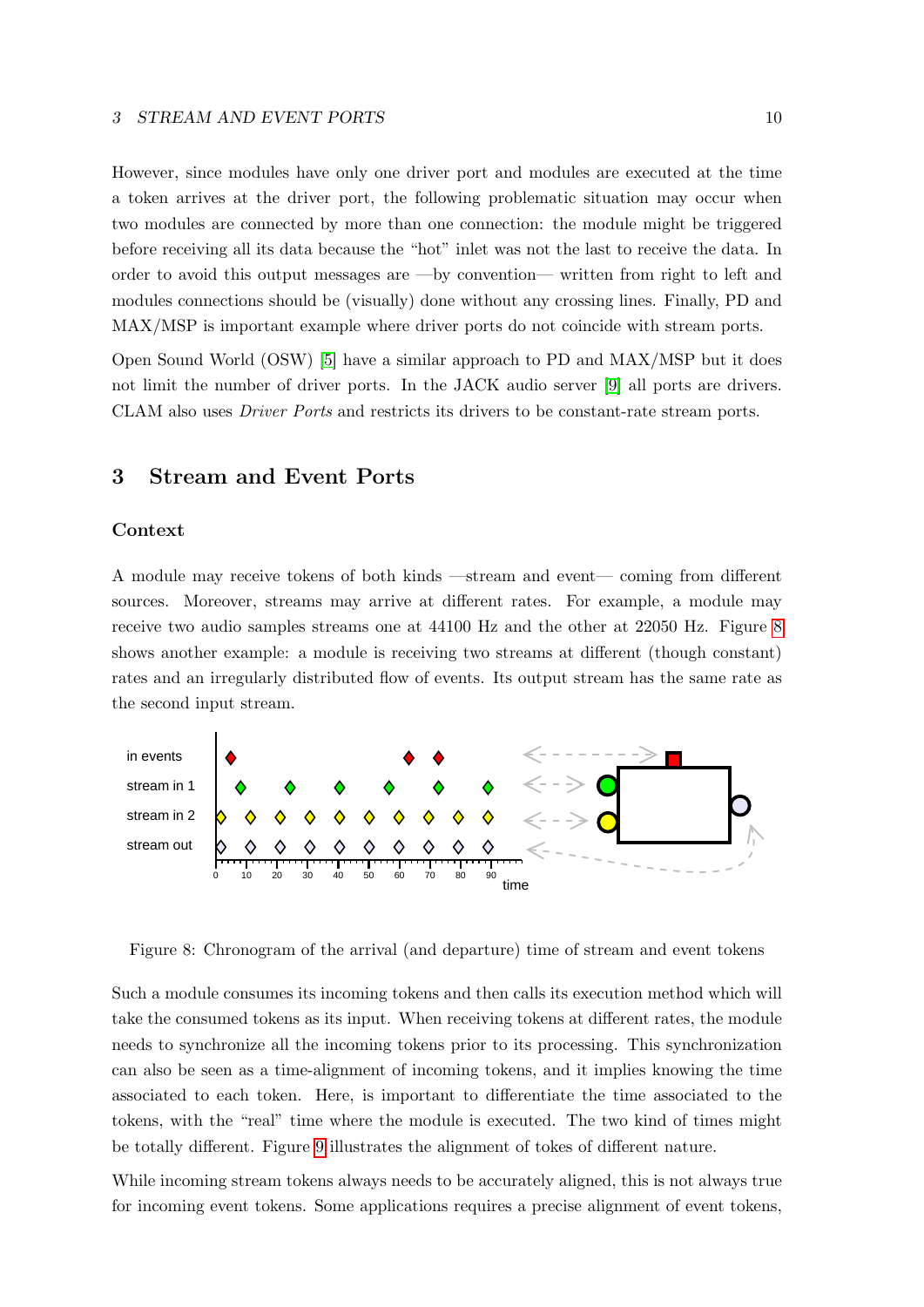

<span id="page-10-0"></span>Figure 9: Alignment of incoming tokens in each execution. Note that time corresponds to token's time-information and does not relate to the module execution time (though they are equally spaced).

while others admit a loose time alignment.

An obvious approach is to use the Payloads pattern, adding a precise time information time-stamp— to each token. In real-time systems, this time-stamp relates to the time when the token is introduced into the system. In non real-time systems it relates to a virtual time. Transformations on a token should preserve the original time-stamp. However, this Payloads approach can be overkill when stream tokens flow at a high rate, as it happens with audio samples.

### Problem

Syncronizing incoming tokens requires time information. How can we get the time information of incoming tokens?

### Forces

- Time-stamp is an overhead when the data token is relatively small.
- Propagating timestamps from the consumed tokens to the produced tokens is a runtime overhead and makes concrete module implementation more complex.
- Concrete module implementation should be simple.
- All stream sources must share the same hardware clock, so that their (token) rates can not vary among different streams.

### Solution

Calculate time information of incoming stream tokens instead of using time-stamps. If the application needs accurate timing for events use time-stamps —only for event tokens—, else do not.

Separate the stream and event flow in different kinds of ports: stream and event ports.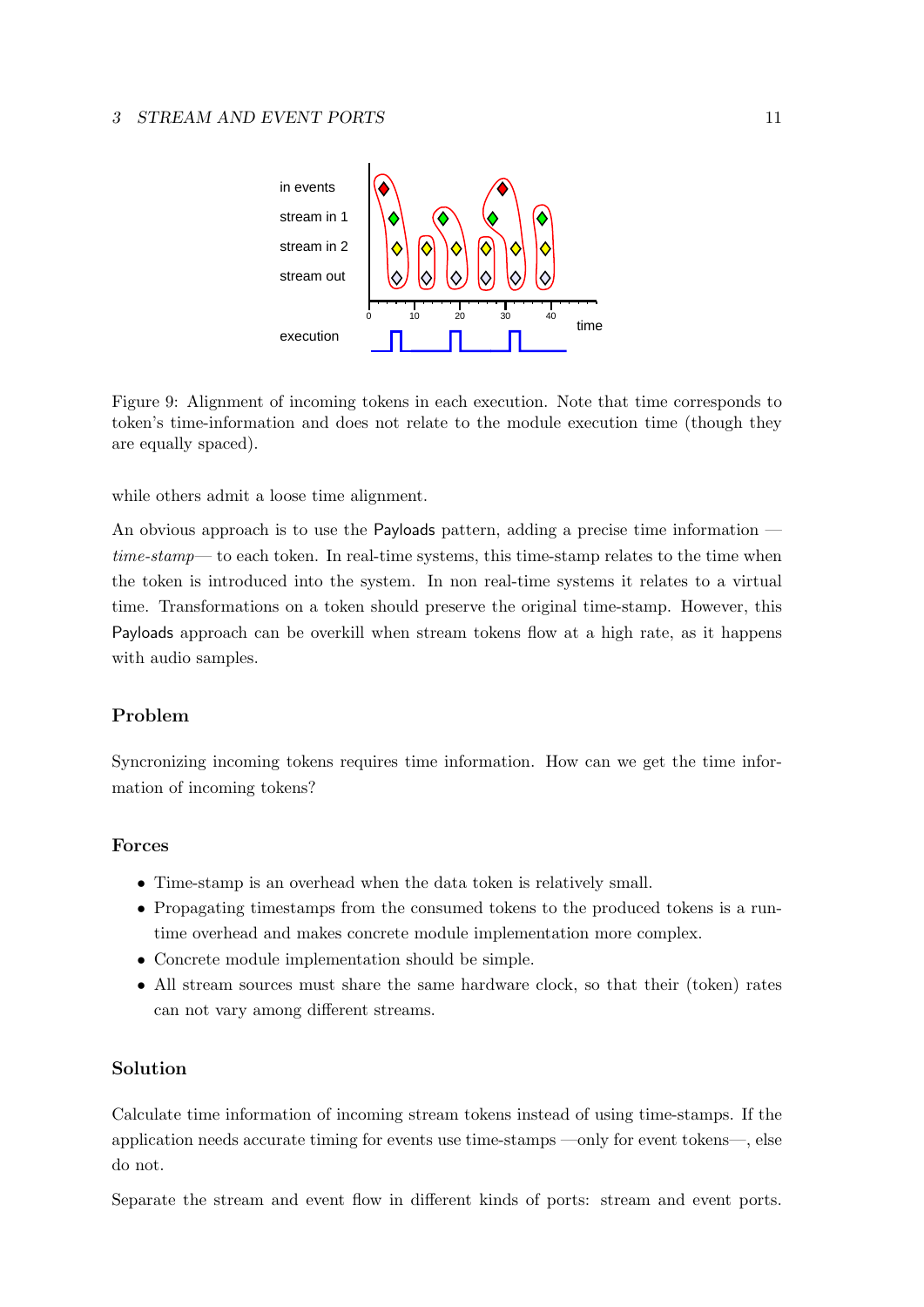Place the stream timing responsibility into the stream in-port class. Stream in-ports are initially configured with a "token-rate" and "first-token-time" values, and they also keep the sequence —with a counter, for example— of consumed tokens. When a module execution method asks the stream in-port for new tokens to consume, the in-port provides the time information along with the tokens itself.

Ports parameters ("token-rate" and "first-token-time") configuration is a key issue to solve. Two main approaches exist: ports handshaking and centralized management.

Ports handshaking consists in propagating parameters down-stream. In-ports receives parameters from their connected out-ports, and modules propagate them from in-ports to out-ports. In most cases, modules only need to copy them from the in-ports to out-ports. However, in some cases, the module processing may introduce delay and may change the token-rate; thus, this must be reflected in the out-port settings. In consequence, modules do not impose port parameters, they receives it and propagate them. Of course, source modules <sup>[2](#page-0-0)</sup> are the exception to that rule. They must set the out-port parameters, because they are the *source* of the stream.

The second approach —centralized management— consist in incorporating an entity that orchestrates the configuration —and maybe the modules execution— of the whole network. This configuration manager is responsible for configuring all the stream ports in the network.

Alignment of event tokens with stream tokens is done in slightly different ways depending on whether the application needs accurate event timing or not —that is, whether they incorporate time-stamps or not. Note that on each execution, the module may consume not only one stream token but a bunch of them. In some cases, like with audio samples, even a large number of them like, say, 1000. If incoming events are time-stamped, the module knows the time information for all the incoming tokens, thus the module can align each event token with the stream tokens precisely. If events are not time-stamped, the module should align all consumed events with the first consumed stream token of each in-port.

### **Consequences**

Making the stream tokens time implicit avoids space overhead. Event tokens may have time-stamps, but it is not required. Time-stamps do not have as much overhead in event tokens as in stream tokens, since they flow non continuously, in much lower frequency than streams.

Events Jitter: Having a big number of stream tokens to be consumed on each execution and having non time-stamped event tokens at the same time is a common cause for jitter. That is, unsteadiness or irregular variation on the time the system respond to incoming events. The amount of jitter is bounded by the time interval between executions, which is

<sup>2</sup>Source modules are that ones that do have stream out-ports but do not have any stream in-ports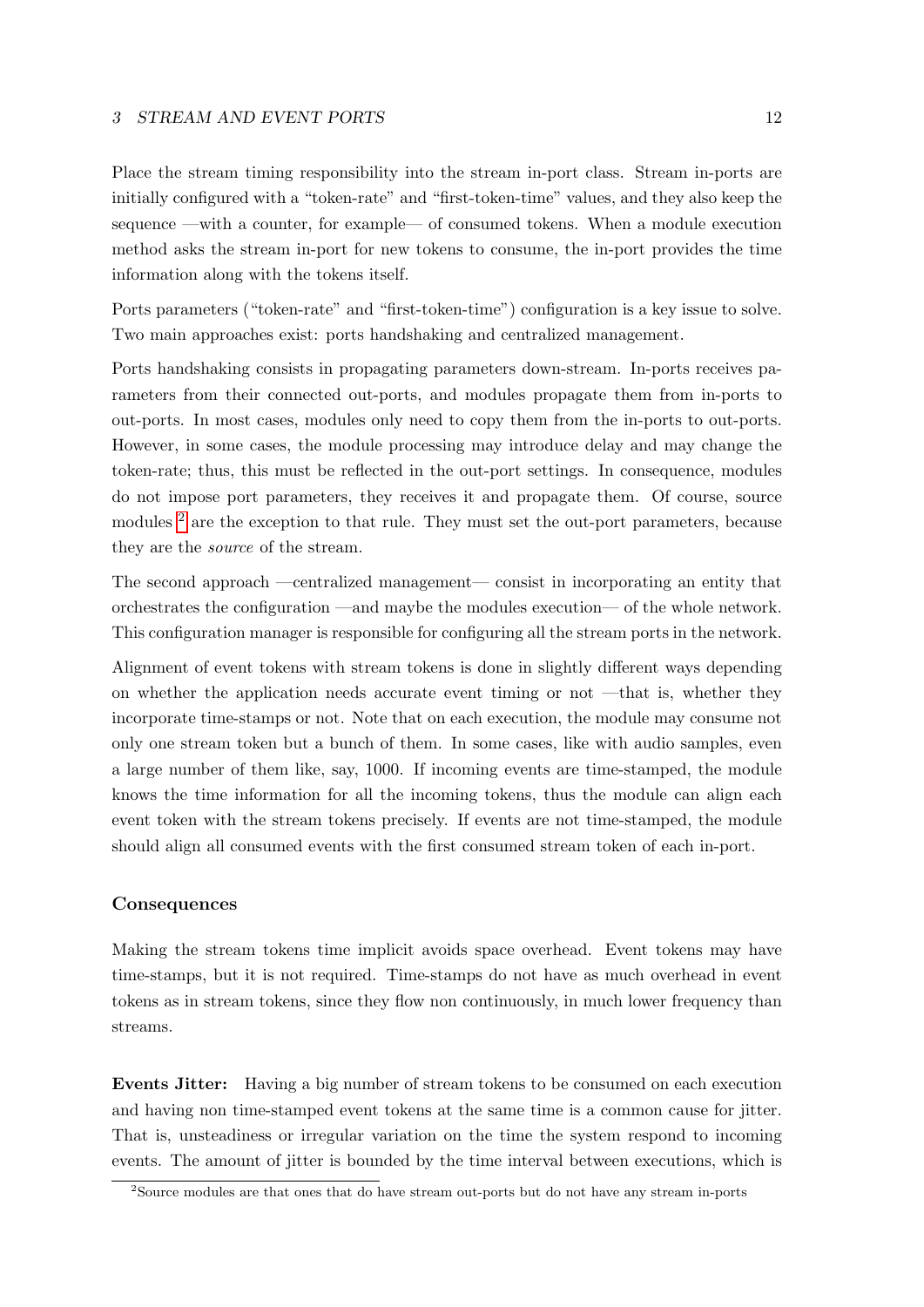proportional to the number of stream tokens consumed on each execution. Thus, making modules consume fewer stream tokens each time, reduces jitter. Of course, when events comes in with time-stamps, jitter can be eliminated completely. The consequences of having jitter varies enormously depending on the concrete application. In most cases jitter can be neglected, in other cases, however reducing it is paramount.

Ports connectivity: The solution forbids time-stamps in the stream tokens and this restricts how stream ports can be connected. Because time must be inferred from the incoming stream sequence, in-ports must receive well formed sequences —without gaps, etc.— of an individual stream. Therefore, in general, N-to-1 connections of stream ports are to be forbidden by the system. However, an exception to this rule exists when the in-port is able to implicitly perform a combining operation prior to keeping track of the incoming sequence. For example, imagine an in-port of audio samples fed by multiple different streams. Parallel samples are added, forming an audio mix. Because the mix is a single token, the in-port assigns time the same way as if the source were unique. Apart from addition, packing —that is, create a new composite token— is another common combining operation.

In general, multiple stream combinations is better handled explicitly in specific modules. It gives the system designer flexibility to choose his or her combining operation. Moreover, a system can have token types without any valid combining operation, thus making implicit combinations impossible.

We have seen that, in general, N-to-1 connections of stream ports are to be forbidden by the system. On the other hand, N-to-1 connections of event ports are perfectly fine, since there is no need to infer the token time information from the order of arrival. Time information is either read from the time-stamp or simply ignored.

Splitting one stream to multiple streams is a different story: 1-to-N connections of both stream and event ports are allowed. The consideration that has to be done here is how to duplicate outgoing tokens flowing to multiple destinations. Two strategies exist: one is making a copy of each outgoing token to every in-port, and the other is passing a managed reference to each in-port. In the later case, the in-ports will have to enforce read-only semantics.

### Related Patterns

Stream and Event Ports uses to go together with Driver Ports and, in most of the cases, stream ports are also driver ports.

Systems that use Stream and Event Ports may also use Multi-rate Stream Ports for designing the stream ports —allowing stream ports to consume and produce at different cadences—, and may use Cascading Event Ports for its event ports —allowing event ports to propagate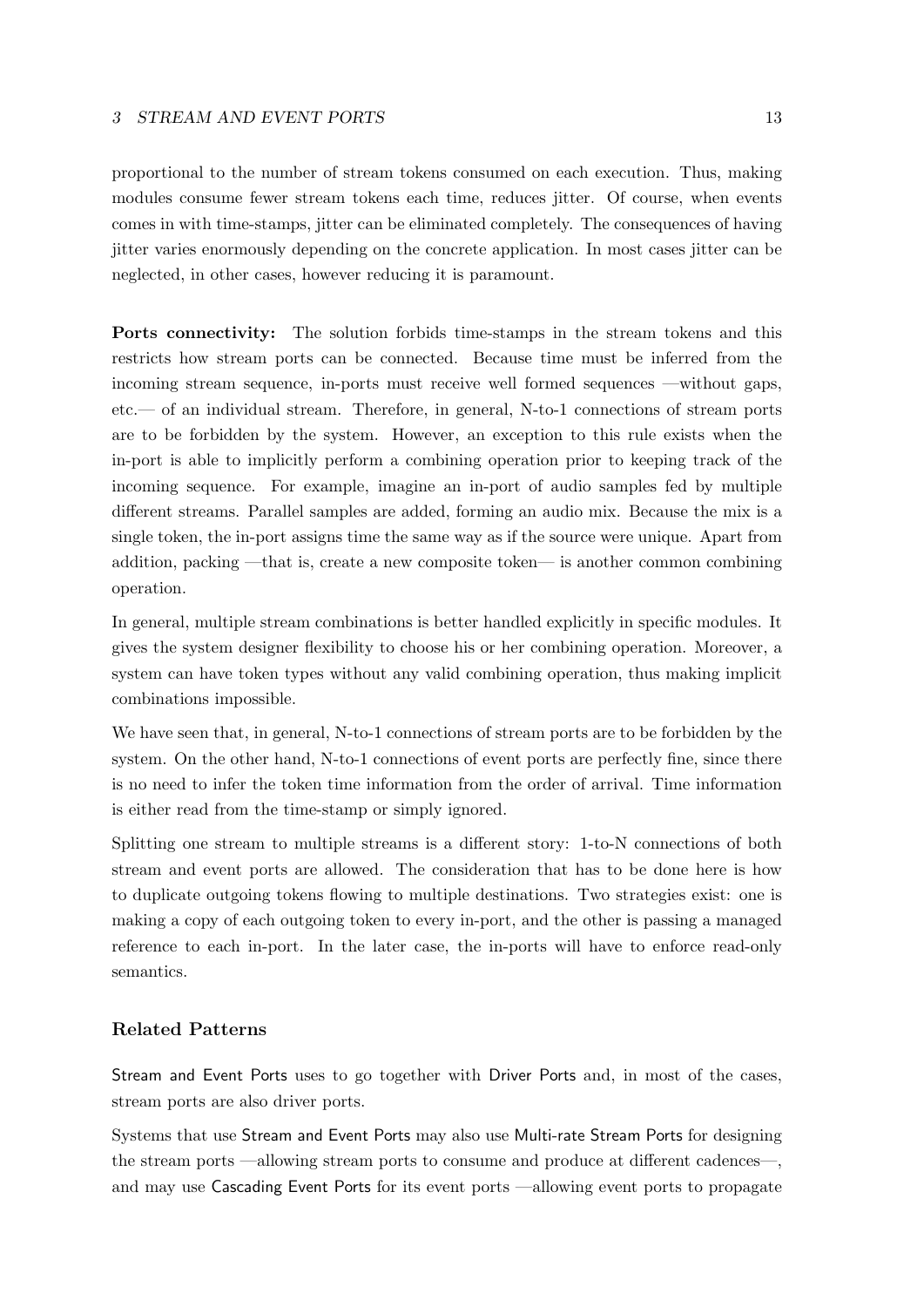#### 4 TYPED CONNECTIONS 14

events immediately.

Stream ports designed with the Multi-rate Stream Ports pattern defines the number of released tokens for each stream port on each execution. This numbers influence how the ports "token-rate" settings are propagated —in this case, being re-calculated— from in-ports to out-ports.

Stream and Event Ports can handle different token types by using the Typed Connection pattern.

### Examples

SuperCollider3 [\[16\]](#page-41-10) and CSL [\[19\]](#page-41-0) use the pattern but events can not arrive at any time: they have a dual rate system, control rate and audio rate, with the control rate being a divisor of the audio block rate.

Marsyas [\[24\]](#page-41-9) uses this pattern though its event ports do not follow the data-flow architecture because connections are not done explicitly. It implements the token packing technique (from multiple sources) as mentioned in the Ports Connectivity section.

CLAM and OSW [\[5\]](#page-40-2) clearly use this pattern, separating ports for streams and for events.

# 4 Typed Connections

### Context

Most simple audio applications have a single type of token: the sample or the sample buffer. But more elaborated processing applications must manage some other kinds of tokens such as spectra, spectral peaks, MFCC's, MIDI... You may not even want to limit the supported types. The same applies to events channels, we could limit them to floating point types but we may use structured events controls like the ones OSC [\[26\]](#page-41-11) allows.

Heterogeneous data could be handled in a generic way (common abstract class, void pointers...) but this adds a dynamic type handling overhead to modules. Module programmers should have to deal with this complexity and this is not desirable. It is better to directly provide them the proper token type. Besides that, coupling the communication channel between modules with the actual token type is good because this eases the channel internal buffers management.

But using typed connections may imply that the entity that handles the connections should deal with all the possible types. This could imply, at least, that the connection entity would have a maintainability problem. And it could even be unfeasible to manage when the set of those token types is not known at compilation time, but at run-time, for example, when we use plugins.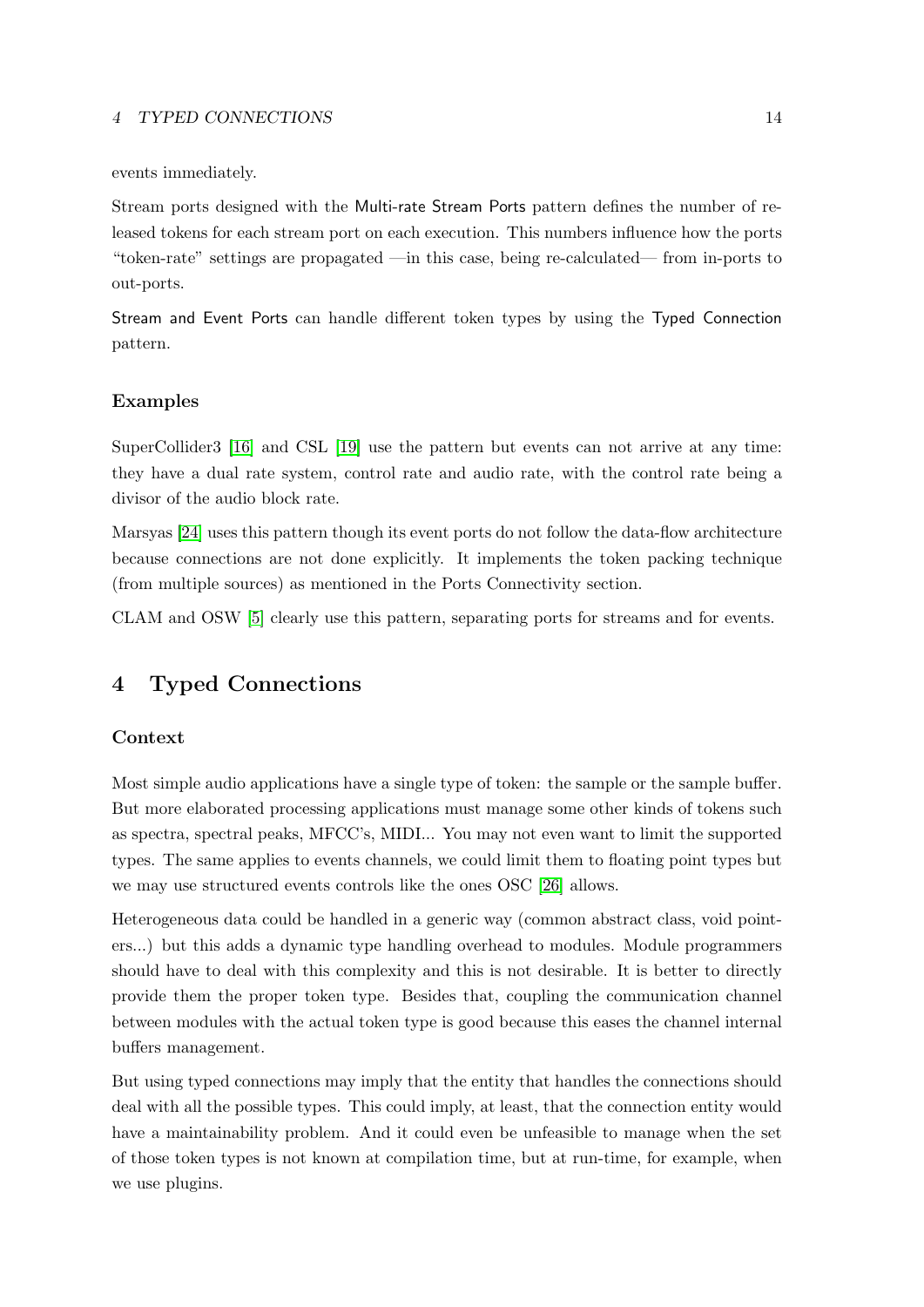### 4 TYPED CONNECTIONS 15

### Problem

Connectable entities communicate typed tokens but there is an unlimited number of types of tokens. Thus, how can a connection maker do typed connections without knowing the types?

### Forces

- Process needs to be very efficient and avoid dynamic type checking and handling.
- Connections are done in run-time by the user, so they can mismatch the token type.
- Dynamic type handling is a complex and error prone programming task, thus, placing it on the connection infrastructure is preferable than placing it on concrete modules implementation.
- Token buffering among modules can be implemented in a wiser way by knowing the concrete token type rather than just knowing an abstract base class.
- The set of token types evolves and grows.
- A connection maker coupled to the evolving set of types is a maintenance workhorse.
- A type could be added in run time.

### Solution



<span id="page-14-0"></span>Figure 10: Class diagram of a cannonical solution of Typed Connections

Split complementary ports interfaces into an abstract level, which is independent of the token-type, and a derived level that is coupled to the token-type. The class diagram of this solution is shown in figure [10.](#page-14-0)

Let the connection maker set the connections through the generic interface, while the actual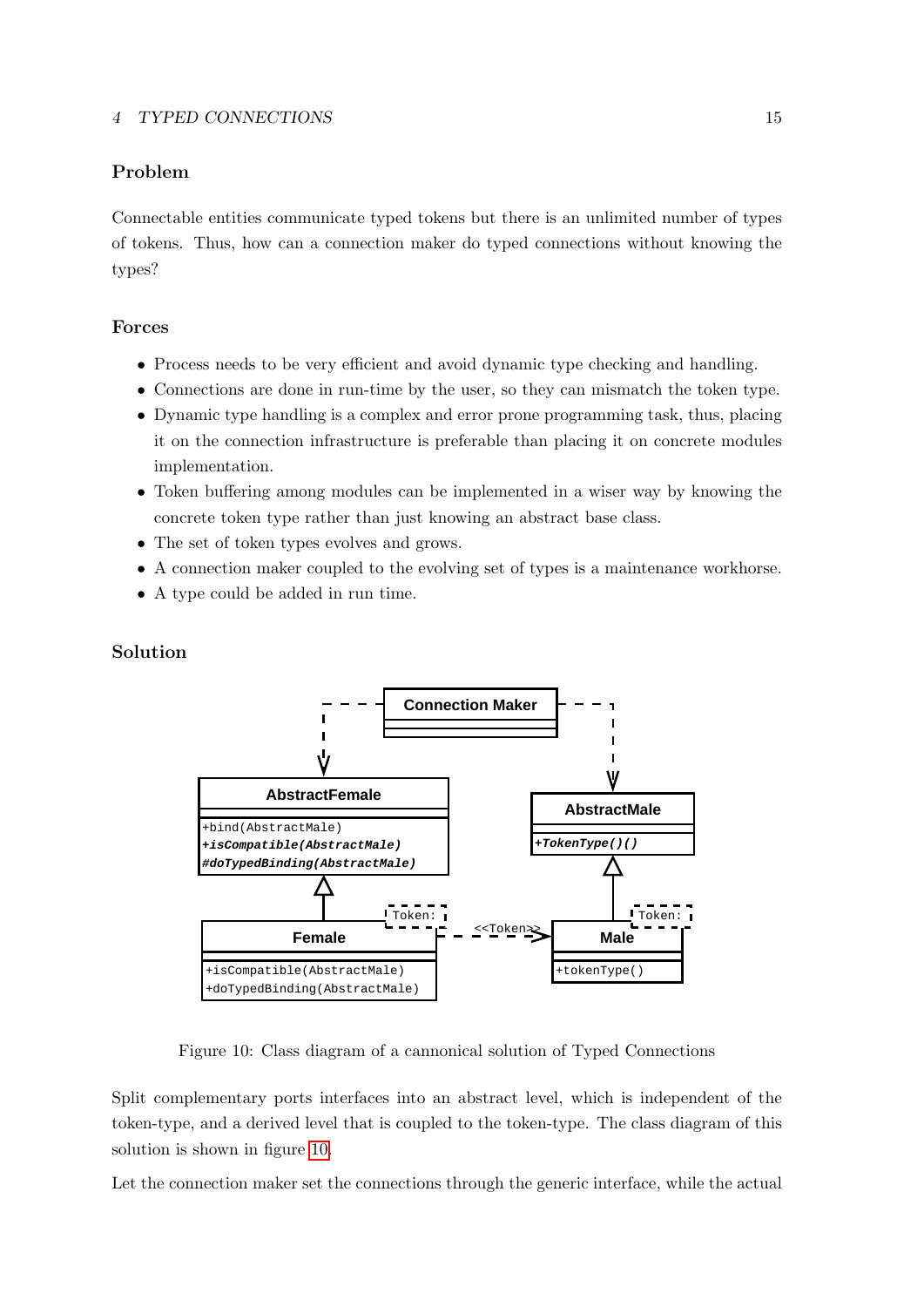```
# include < typeinfo >
class AbstractFemale
{
public :
    void bind ( AbstractMale & male ) {
        if ( isCompatible (male) )
              doTypedBinding (male);
        else
             throw InvalidTypes ();
    }
    virtual void isCompatible ( const AbstractMale & male ) = 0;
protected :
    virtual void doTypedBinding ( AbstractMale & male ) = 0;
}
template < class Token > class Female : public AbstractFemale
{
public :
    bool isCompatible ( const AbstractMale & male) {
        return typeid (Token) == male.tokenType ();
    }
    void doTypedBinding ( AbstractMale & male ) {
         _male = & dynamic_cast < Male < Token >& >( male );
    }
private :
    Male<Token>* _male;
};
class AbstractMale
{
public :
    const std::type\_info& tokenType() = 0;
};
template < class Token > class Male : public AbstractMale
{
public :
   const std:: type_info& tokenType() {
        return typeid (Token);
    }
}
```
Listing 1: Sample C++ code for TypedConnections

bind ins done in the subclasses to be type-safe. Also, the connected entities use the tokentype coupled interface to communicate with each other efficiently.

Use run-time type checks when modules get connected (binding time) to get sure that connected ports types are compatible, and, once they are correctly connected (processing time), rely just on compile-time type checks.

To do that, the generic connection method on the abstract interface (bind) should delegate the dynamic type checking to the concrete (token-type coupled) classes using the abstract methods is Compatible, to keep Type and doTypedBinding. The implementation in  $C++$  of listing [1](#page-15-0) shows two classes that gets connected by a pointer in the concrete female pointing to the concrete male. Depending on the situation, a pointer is not enough and a (token-type coupled) "connection" entity is needed.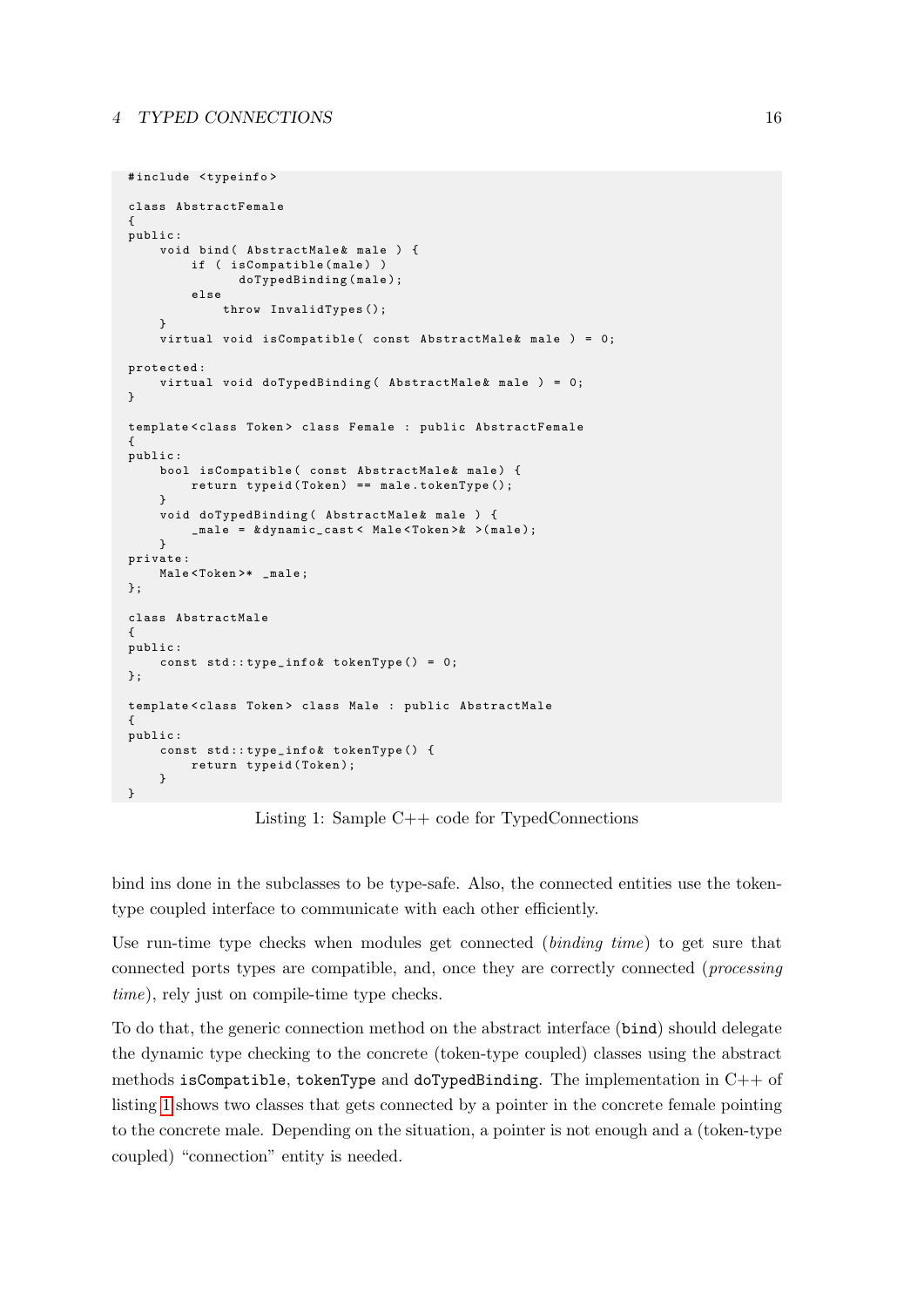#### 4 TYPED CONNECTIONS 17

#### Consequences

By applying the solution, the connection maker is not coupled to token types. Just concrete modules are coupled to the token types they use.

Type safety is assured by checking the dynamic type on binding time and relying on compile time type checks during processing time. So this is both efficient and safe.

Because both sides on the connection know the token type, buffering structures can deal with tokens efficiently during allocation, initialization, copy, etc.

Concrete modules just access to the static typed tokens. So, no dynamic type handling is needed.

Besides the static type, connection checking gives the ability to do extra checks on the connecting entities such as semantic type information. For example, implementations of the bind method could check that the size and scale of audio spectra match.

#### Related Patterns

This pattern enriches Multi-rate Stream Ports and Event Ports, and can be also useful for the binding of the visualization and the Port Monitor.

The proposed implementation of Typed Connections uses the Template Method [\[12\]](#page-40-9) to call the concrete binding method from the generic interface.

#### Examples

OSW [\[5\]](#page-40-2) uses Typed Connections to allow incorporating custom data types.

The CLAM framework uses this pattern notably on several pluggable pairs such as in and out ports and in and out controls, which are, in addition, examples of the Multi-rate Stream Ports and Event Ports patterns.

But the Typed connection pattern in CLAM is not limited to port like pairs. For example, CLAM implements sound descriptors extractor modules which have ports directly connected to a descriptor container which stores them. The extractor and the container are type coupled but the connections are done as described in a configuration file, so handling generic typed connections is needed.

The Music Annotator [\[3\]](#page-40-10) is a recent application which provides another example of nonport-like use of Typed Connections. Most of its views are type coupled and they are mostly plugins. Data to be visualized is read from an storage like the one before. A design based on the Typed Connection pattern is used in order to know which data on the schema is available to be viewed with each vista so that users can attach any view to any type compatible attribute on the storage.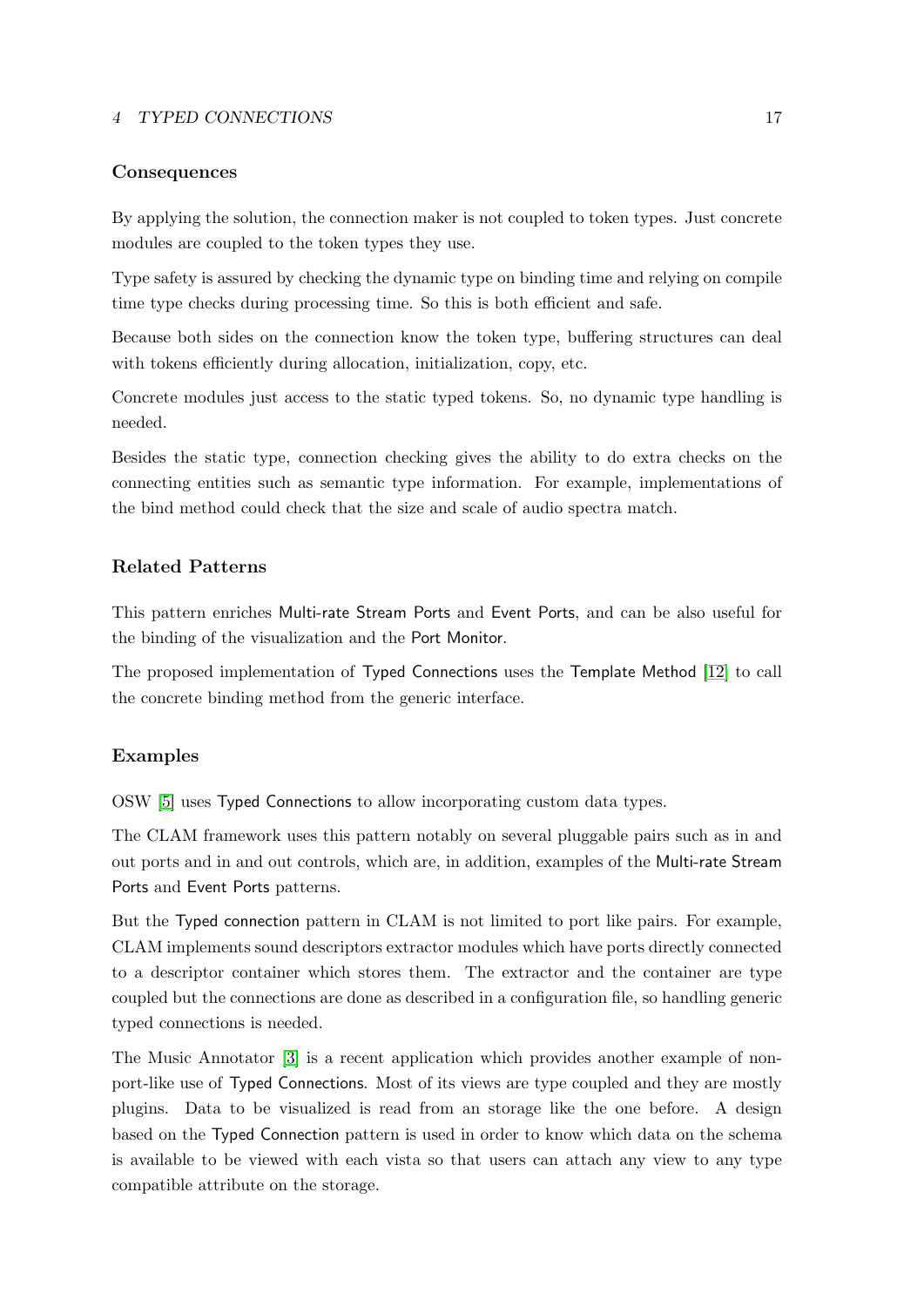### 5 CASCADING EVENT PORTS 18

# 5 Cascading Event Ports

### Context

Music and audio systems for real-time usage offer users interfaces, such as GUI slider or MIDI interfaces, to alter the processing while playing. Users should get fast feedback on their actions, so elapsed time between the event and its effect on the processing should be as short as possible.

Some modules transform such events and propagate them in a proper way to other modules. Imagine, for instance, a MIDI mapper module that maps MIDI events to a floating point frequency value, more suitable to control a frequency filter module. To get a responsive behaviour, modules should be aware of this frequency change as soon as possible.

One simple design consist on propagating incoming events during module execution. However modules that receive the event may be executed before the module that is going to propagate the event.

### Problem

How can we send event tokens and run associated actions on the receiver, including propagation, so that they get to the destination before other modules are executed?

#### Forces

- Module execution should be able to send events.
- Event token reception may imply changing the module state.
- Event token reception may imply sending new event tokens to other modules.
- Event token propagation should not be costly in respect to module execution in order not to break execution cadence and real-time restrictions.
- Coarse event tokens are hard to propagate by copy.
- Feedback loops on event ports should be allowed.
- 1 to N event ports connections should be allowed.
- N to 1 event ports connections should be allowed.
- All modules are executed from a single process.

### Solution

Provide the concrete module implementers a way to bind a event in-port with a callback method to be called on event reception. This callback might change the module state, or propagate other events through the module event out-ports. Sending an event through an event out-port imply the immediate cascade execution of callback methods associated with every connected event in-port.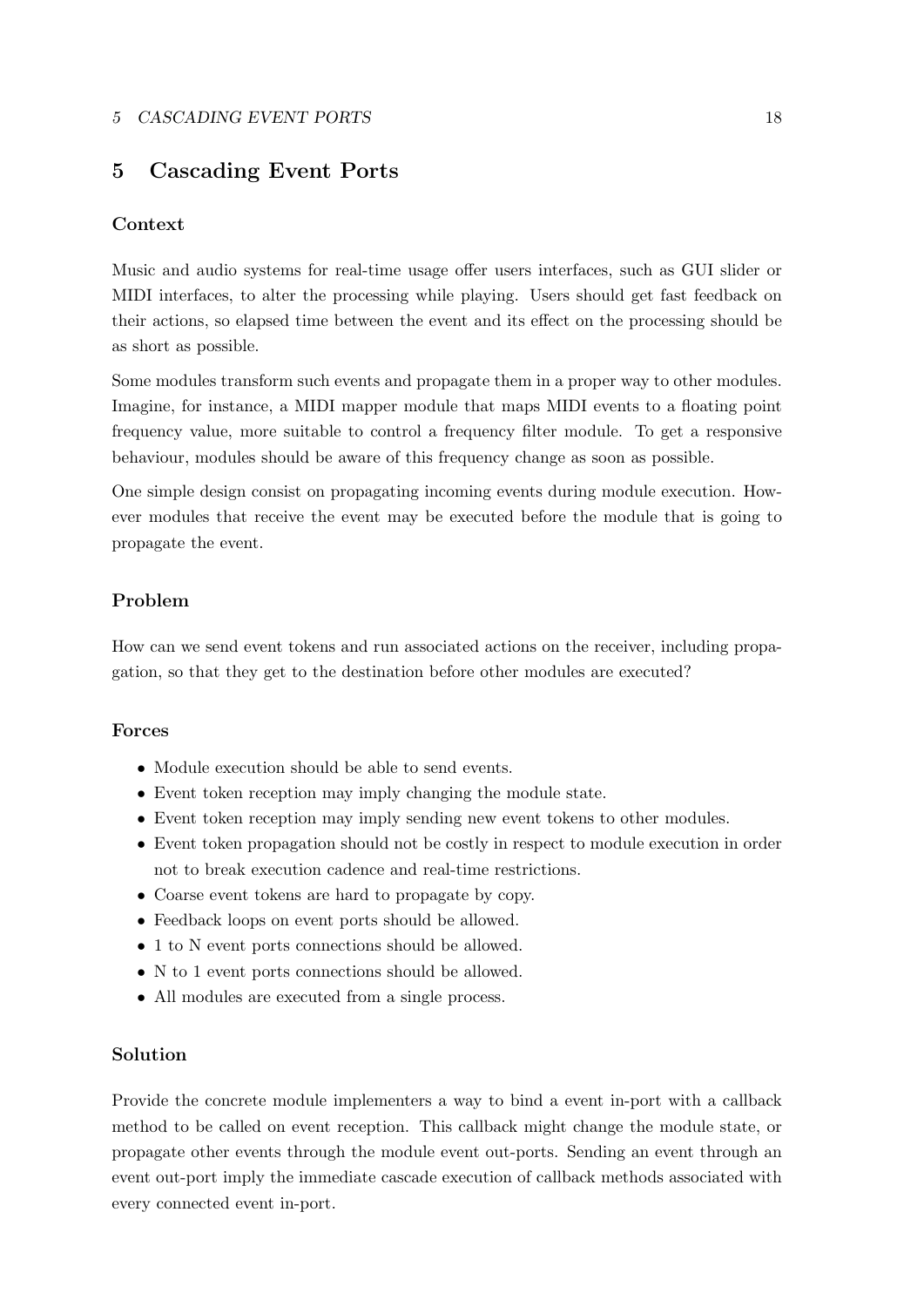If event propagation by copy is too expensive, propagate event tokens using references instead of copies and make them read-only for the receiving modules. Limit the life of event tokens sent by reference to the cascade propagation and, forbid the receiving modules to keep references further than the callback execution.



Figure 11: A scenario with cascading event ports and its sequence diagram.

### **Consequences**

Event in-port callback implementers should be careful not to do too much things on them. Events may be sent in bursts; thus, expensive callbacks could break the real-time restrictions.

Propagation of coarse events is something that could add penalty to in-port callbacks, but, by using references, this is avoided. Sending references could be dangerous when considering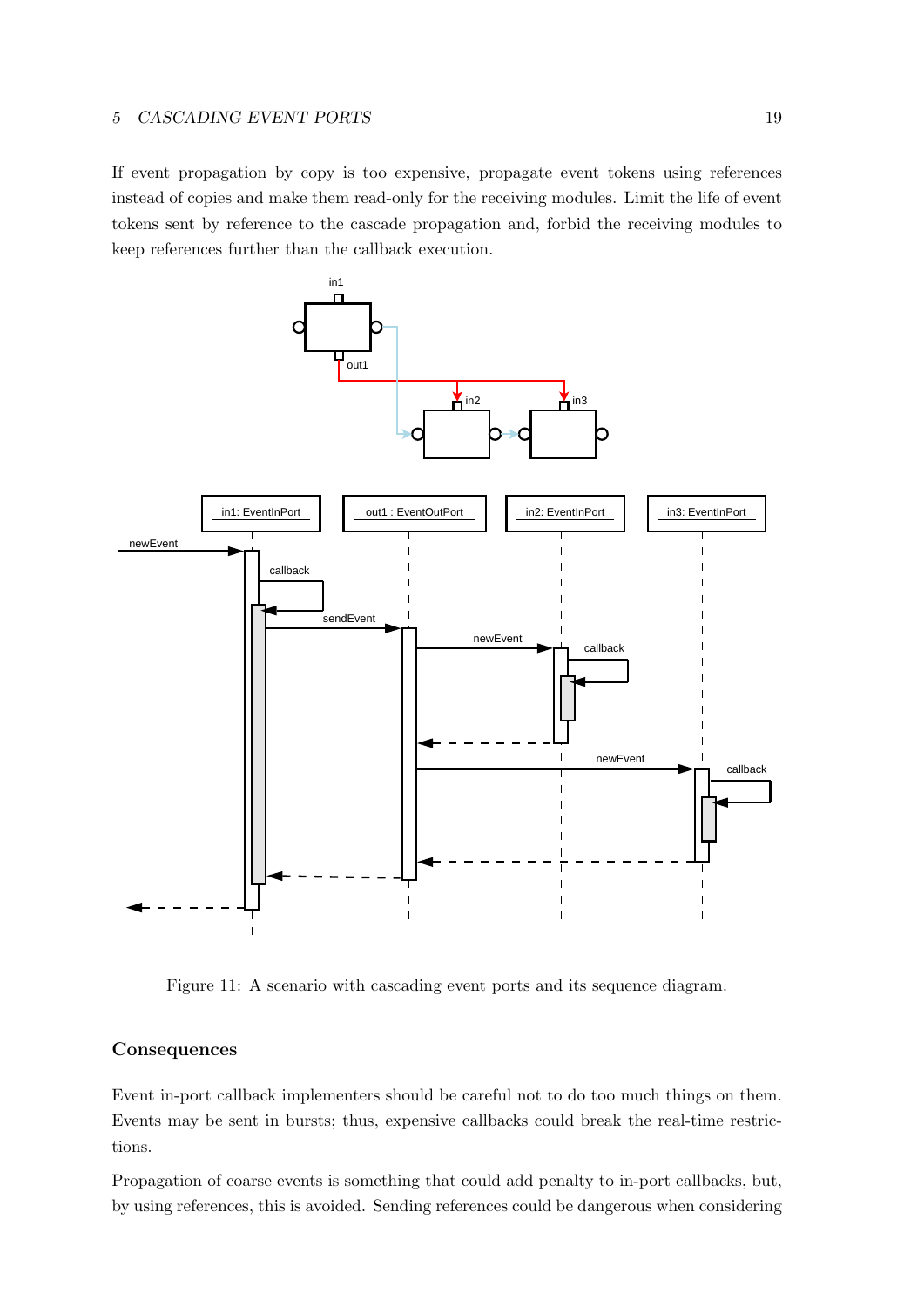#### 5 CASCADING EVENT PORTS 20

1 to N connections, as one of the receiving modules may modify the event token. This is solved by making them read-only for the receiving modules.

Another danger associated to sending references is that modules might keep references to such tokens. Because of this, keeping references is forbidden, but we could loose this restriction by using reference counting on event tokens. The use of garbage collectors is not a good solution due to real-time restrictions.

The solution allows setting up loops on the event ports connection graph. Those loops might be harmless but they might be pernicious because the cascade callback calling enters in a non-ending loop. Harmful loops happen whenever the call sequence reaches a port that was already involved on the cascade.

Static analysis of the network topology to warn the user about harmful loops is useless: Not every event reception implies propagation on the event out-ports of the module; it depends on the callbacks methods. Because the sending of events is a synchronous call, one simple solution is to block sending tokens through a port which is already sending one. This is implemented just by adding a "sending-on-progress" flag in each port.

### Related Patterns

Event tokens could be restricted to a given set of types, but we could also use the Typed Connections pattern to a more flexible solution.

Cascading Event Ports provides a flexible way for communicating the two partitions of the Out-of-band and in-band-partitions pattern [\[15\]](#page-41-2). The user interface partition communicates with the processing partition via connected event ports. Since both partitions are in different threads, a safe thread boundary must be established. Using, for example, the Message Queuing pattern [\[10\]](#page-40-11).

This pattern could be seen as a concrete adaptation of Observer [\[12\]](#page-40-9) to a data-flow domain where modules can act both as *observers* and *subjects*, in a way that they can be chained.

### Examples

CLAM implements controls as cascading event ports. Multiple control inputs and outputs are supported. By default, events are copied as part of the module state but you can add a callback method to process each control in a special way. In its current version (0.91) event tokens are limited to floating point numbers.

PD [\[22\]](#page-41-7), MAX/MSP [\[21\]](#page-41-8) they all use cascading event ports for their non-audio-related modules "hot inlets".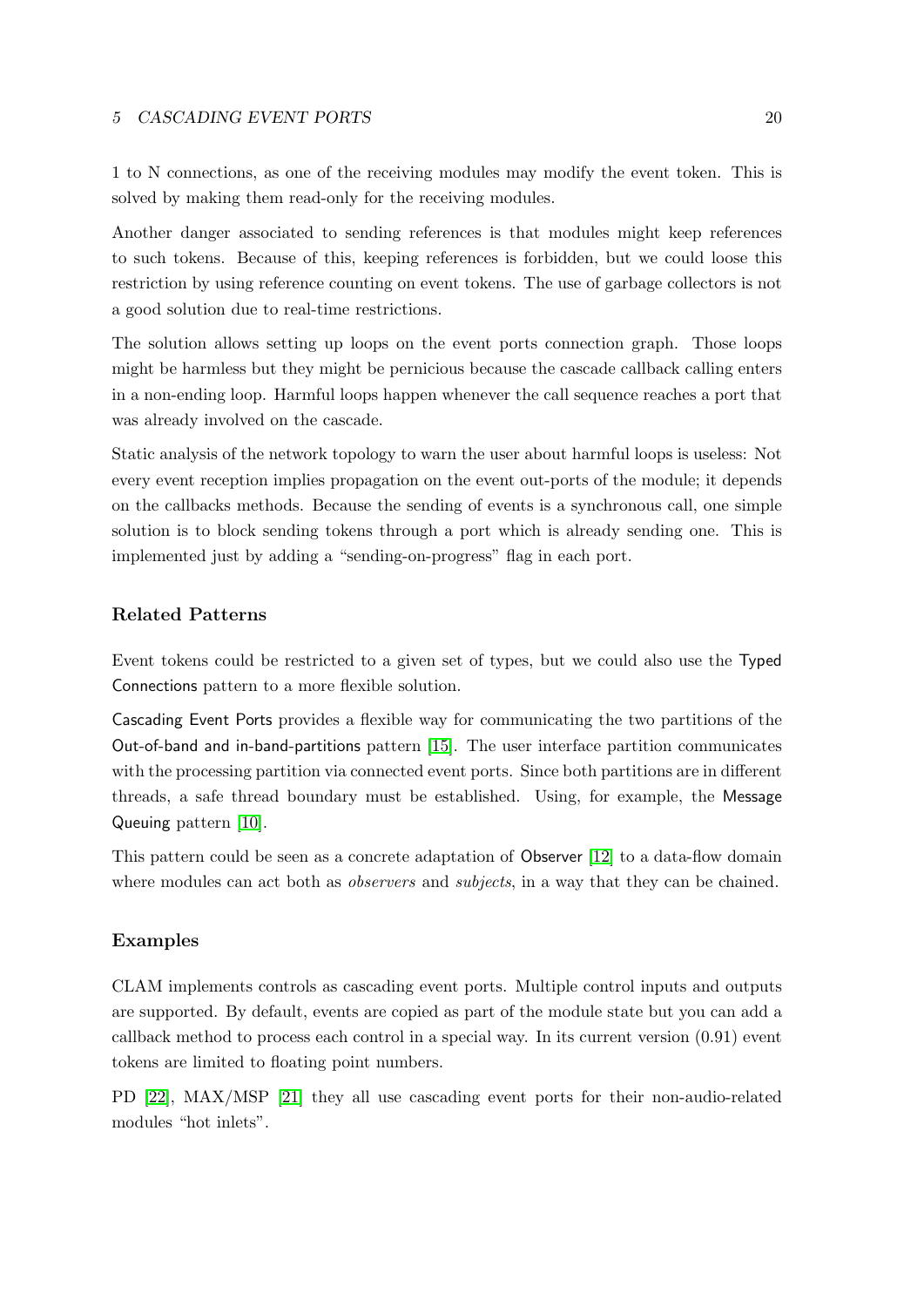

<span id="page-20-0"></span>Figure 12: Two modules consuming and producing different numbers of tokens

# 6 Multi-rate Stream Ports

### Context

Many applications in the audio and music domain need to process chunks of consecutive audio samples in a single step. A common example is an FFT transformation which consumes N audio sample tokens and produces a single spectrum token. Therefore, the rate of spectrum tokens is  $\frac{1}{N}$  the sample rate. The FFT transformation may also need to process overlapping sample windows. That is, the FFT module reads N samples through an in-port and, after the execution, the window slides a step of  $M$  samples, where  $M$  and  $N$ are different. In this case, the rate of spectrum tokens is  $\frac{M}{N}$  the rate of samples.

This example shows two different —though related— problems:

- Streams can flow at different rates. Like, for example, sample and spectrum streams do.
- Modules may need to process different numbers of tokens on each execution, regardless of the rate of its incoming streams. For example, an FFT module may require 512 samples while another FFT module may require 1024.

That means that the number of tokens a module consume and produce should be flexible, allowing modules to operate with different consuming and producing rates.

How to approach this problem is not obvious. Some real-life systems<sup>[3](#page-0-0)</sup> perform multi-rate processing inside their modules while restricting inter-module communication to a single rate. Since the number of tokens that a module's algorithm needs is not the same as the number of tokens consumed on each execution, input and output buffering is needed inside the module. A weird effect of this approach is that the module execution not always implies its algorithm execution; when not enough tokens are ready for the algorithm, the module execution just adds incoming tokens to the internal buffers. Of course, this solution yields complex code in every concrete module.

<sup>3</sup>One example is the JACK [\[9\]](#page-40-7) audio server, with the Jamin mastering tool.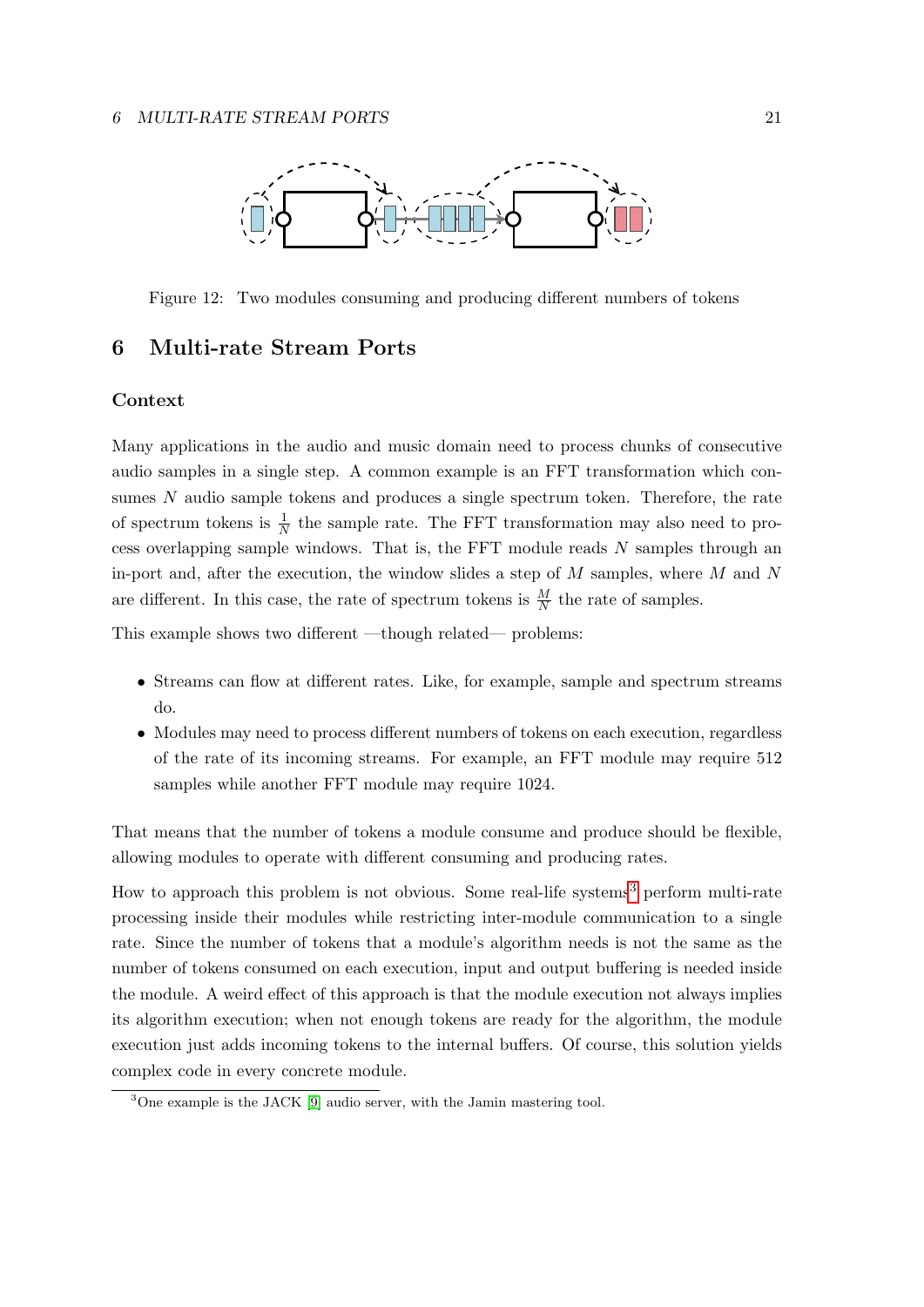### Problem

How to allow modules accessing a different number of consecutive tokens on every stream port?

### Forces

- The number of accessed tokens and the number of released tokens is independent for each port.
- For a given port, the number of accessed tokens and the number of released tokens are unrelated.
- Modules have to process a sorted sequence of stream data tokens (usually a time sorted sequence)
- All the stream tokens have the same priority.
- An out-port could be connected to multiple in-ports so that the tokens produced might be consumed by different modules.
- A module may need access to a number of consecutive tokens for each incoming stream to be able to execute.
- A module execution may produce a number of consecutive tokens for each output stream.
- Arbitrary consuming and producing rates in a network renders static scheduling of executions impossible.
- Feedback loops should be allowed
- Copy of coarse tokens may be an important overhead to avoid.
- Concrete module implementation should be simple.
- All modules are executed from a single process.

### Solution

Design stream ports so that they support consuming and producing at different rates. This way they can adapt to the rate the module's algorithm needs, while keeping the buffering details outside the module. The in-port and out-ports should give access to N tokens from a queue<sup>[4](#page-0-0)</sup> and should release  $M$  tokens on every module execution. Let the module developer define N and M for each port.

Give the ports an interface for accessing tokens —but only a window of  $N$  tokens at the head of the queue— and for releasing them. Releasing tokens means that M tokens will be dequeued and put away from the module reach. "Access" and "release" are operations implemented as port methods and they are to be called consecutively by the module execution method. Seen as a single operation, "access-and-release" is equivalent to "consume",

<sup>&</sup>lt;sup>4</sup>By queue we mean the abstract data type with its generic operations without making assumptions on it implementation.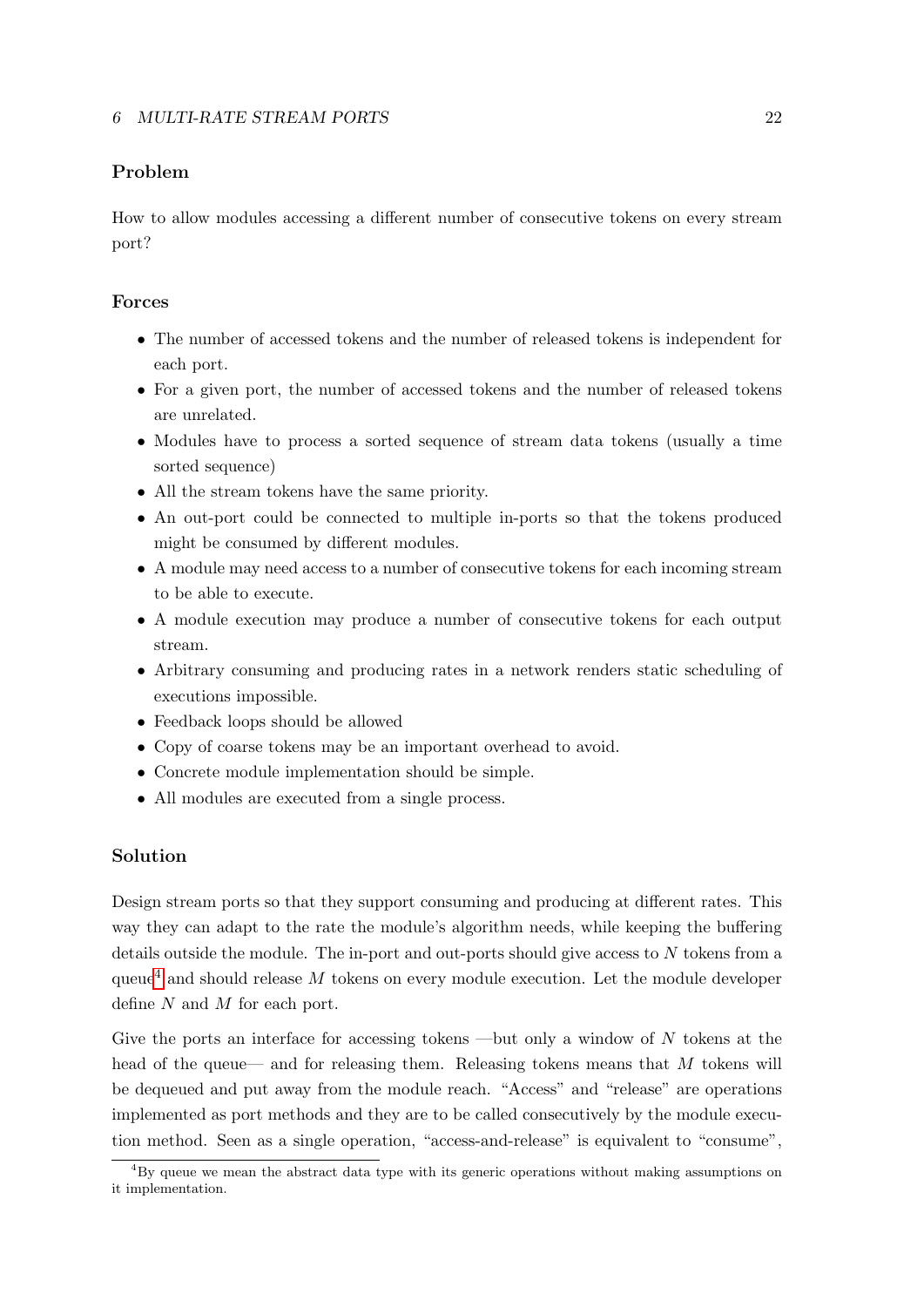#### 6 MULTI-RATE STREAM PORTS 23

when called on an in port, and "produce", when called on an out-port.

Make the ports own the tokens flowing between two modules, and make them responsible for all necessary buffering between out-ports and in-ports.

Buffers can be either associated with in-ports or with out-ports. In 1-to-N connections —that is, a single out-port connected to N in-ports— this decision makes the difference between heaving N different buffers (at the in-ports) or having a single buffer (at the outport).

In the following paragraphs we discuss the implications of having buffers at the in-ports and at the our-ports.

Buffers at the in-ports: This is the simplest solution to implement. Give to each inport an associated buffer (figure [13\)](#page-22-0). Tokens being produced from an out-port are then passed to the connected in-port buffers. Tokens can be either passed by reference or by copy. Passing tokens by copy is easy to implement since each in-port is the owner of its tokens. Passing references, on the other hand, is more efficient because copies are avoided. This efficiency gain can be very important when tokens are to be passed to many in-ports or when tokens are coarse objects.

Of course, the efficiency gain associated with passing references instead of copying comes with a price: it is more difficult to implement. Given that multiple modules receive a reference to the same token, aliasing problems have to be avoided. In-ports have to be designed in a way that guarantees read-only semantics —or copy-on-write semantics— on the incoming tokens. The other aspect to be addressed here is the tokens life-cycle. Since token memory can not be freed —or recycled— while references to it exist, we need a reference-counting mechanism.[5](#page-0-0)



Figure 13: Each in-port having its own buffer.

<span id="page-22-0"></span>However, passing references to the in-ports is not always feasible. Some applications may require their modules to operate on tokens placed on contiguous memory —examples of this are very common in the audio domain— as a consequence, such modules need the actual

<sup>&</sup>lt;sup>5</sup>Like C++ smart pointers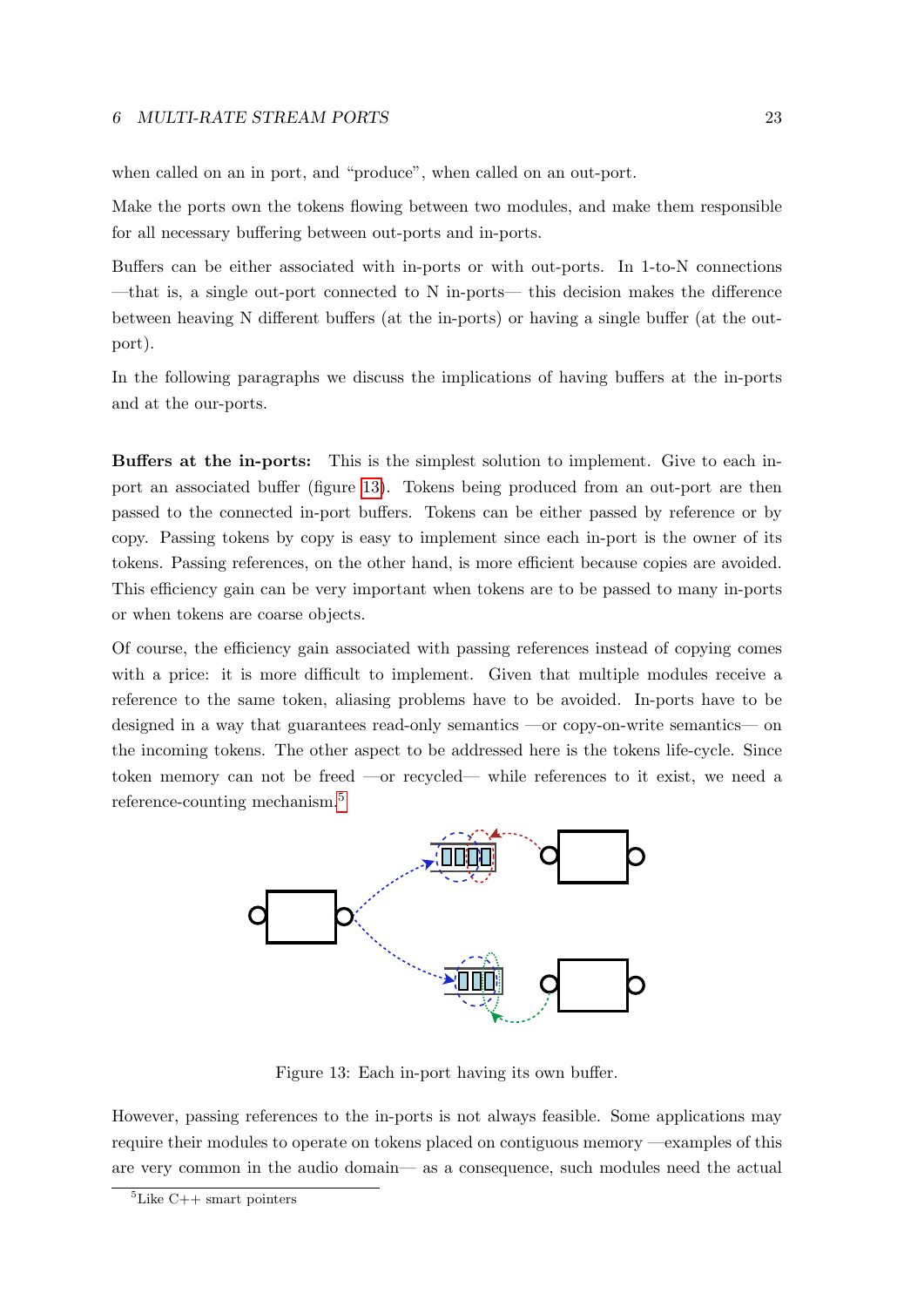tokens data (not references) placed together in circular buffers at the in-ports.

This shortcoming can be overcome placing the buffers at the out-ports, which allows having both reference passing and contiguity. Again, we will see that efficiency comes with a price.

Buffers at the out-ports: Having a single buffer for a 1-to-N connection —thus, associated to the out-port— allows benefiting from passing tokens by reference while achieving data contiguity (figure [14\)](#page-23-0).

For that, the buffer must be implemented with a circular buffer. Not only the out-port is accessing the buffer but also the N connected in-ports.



Figure 14: A buffer at the out-port is shared with two in-ports.

<span id="page-23-0"></span>Allowing a buffer to be written by a producer and read by N different consumers, while allowing each one to produce or consume at a different cadence needs to done carefully. The following two basic restrictions must be enforced by design:

- The out-port can not over-write tokens that still have to be red/consumed by some in-port.
- The in-ports can not read/consume tokens that still have to be written/produced by the out-port.

Though complex to implement, this approach avoids the need for unnecessary copies of tokens and allows contiguous memory access to all involved modules.

Summing up: We have seen different strategies for implementing ports buffering that present a trade-off between simplicity and efficiency. Placing buffers at the in-ports and passing tokens by copy is the most simple approach. If copies are to be avoided, token references can be passed, but they have to be managed. Sometimes this is not enough. Apart from avoiding copies we need memory contiguity. Then, a circular buffer must be placed at the out-port and some restrictions must be enforced.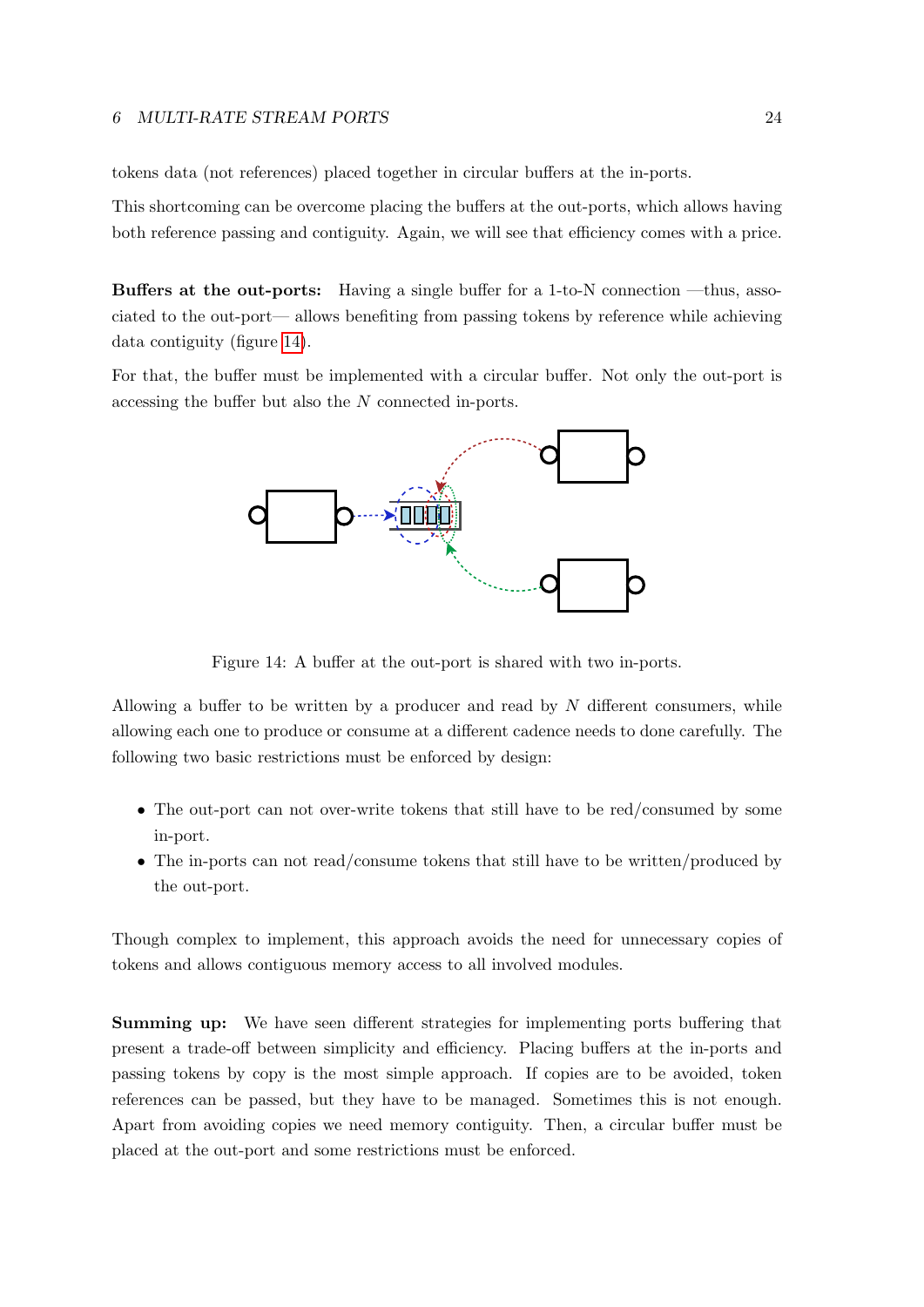### 6 MULTI-RATE STREAM PORTS 25

#### Consequences

Since all buffers adaptation is done at the ports level by the general infrastructure, concrete module implementors do not have to deal with buffers adaptation. That results in simpler, less error-prone code in every module.

Modules with different production and consumption rates can be connected together, as drawn in figure [12.](#page-20-0) As a result, this increases the number of the possible networks that can be built out of a set of modules.

The number of tokens stored in each port connection depends on two factors: In one hand, the requirements given by each port regarding the number of accessed and released tokens and, on the other hand, the scheduling policy in use.

This solution implies that, in general, the network will need a dynamic scheduler of module executions. To facilitate the task of such scheduler, modules may provide an interface to inform whether they are ready to execute or not. Such module method could be easily implemented in the module base class by delegating the question into every driver port, and returning the and combination if its responses.

### Related Patterns

Multi-rate Stream Ports is applied in the context of systems that uses Stream and Event Ports, it addresses how stream ports can be designed so that they offer a flexible behavior.

Multiple Window Circular Buffer pattern addresses the low level implementation of the more complex variant of Multi-rate Stream Ports, that is buffers at the out-ports.

The design and implementation of *buffer at the out-ports* is a clear example of the Multiple Window Circular Buffer pattern.

### Examples

In most of the systems reviewed, ports of the same type have all the same window size, and thus do not need to use this pattern. This is, for example, the case of the CSL [\[19\]](#page-41-0) and OSW [\[5\]](#page-40-2) frameworks and the visual programming tool MAX [\[23\]](#page-41-12).

On the other hand the Marsyas [\[24\]](#page-41-9), SuperCollider3 [\[16\]](#page-41-10) and CLAM frameworks allow different window sizes, but they follow different approaches.

SuperCollider3 [\[16\]](#page-41-10) features variable block calculation and single sample calculation. For example, modules corresponding to different voices of a synthesizer may consume and produce different block sizes. The SuperCollider3 framework permits embedded graphs that have a block size witch is an integer multiple or division of the parent. This allows parts of a graph which may require large or single sample buffer sizes to be segregated allowing the rest of the graph to be performed more efficiently.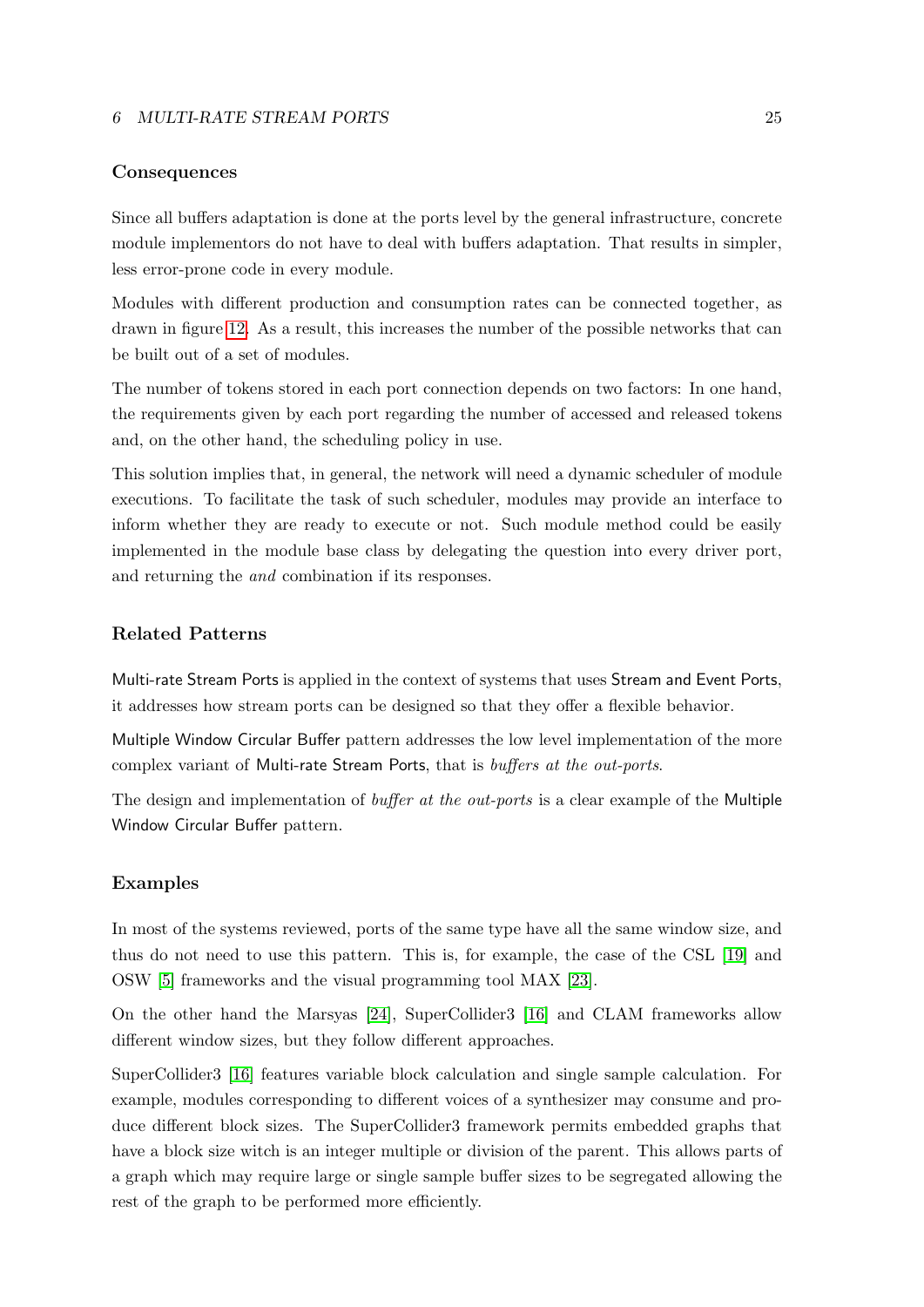Marsyas allows buffer size adaptation using special modules. CLAM —probably for its bias towards the spectral domain— is the most flexible, allowing any port connection regardless of its window size. CLAM sets up a buffer at each out-port.

# 7 Multiple Window Circular Buffer

### Context

As a result of incorporating the Multi-rate Stream Ports pattern, the ports-connection queues needs a complex behaviour, in order to access and release different number of tokens.

If it was not enough, such systems often have real-time requirements and some optimization factors must be taken into account: avoiding unnecessary copies, totally avoiding allocations and being able to work with contiguous tokens. Take for example (again) modules that performs the FFT transformation —delegating to some external library— upon a chunk of audio sample tokens; input samples must be provided to the library as an array. In the audio domain, not only FFTs need to operate with arrays, temporal domain processing is typically done that way too.

A simple implementation of Multi-rate Stream Ports consists in having a buffer associated to each in-port. But, unfortunately, this means copying tokens. The copy-saving implementation of Multi-rate Stream Ports requires a single buffer to be shared by an out-port and many in-ports. A design for this is not obvious at all. So, this is what this pattern addresses.

Finally, note that though a normal circular buffer is not suited for accommodating the given requirements, what we are seeking may be seen as a "generalized" circular buffer. Moreover, this can be useful in scenarios other than data-flow architectures.

# Problem

What design supports a single source of tokens with one writer and multiple readers, giving each one access to a subsequence of tokens?

### Forces

- Each port must give access to a subsequence of  $N$  tokens (the window).
- The subsequence of tokens should be in contiguous memory, since many algorithms or domain tool-kits and libraries works on contiguous memory.
- Windows sizes and steps should all be independent.
- Reading windows can only map tokens that have been already produced through the writing window.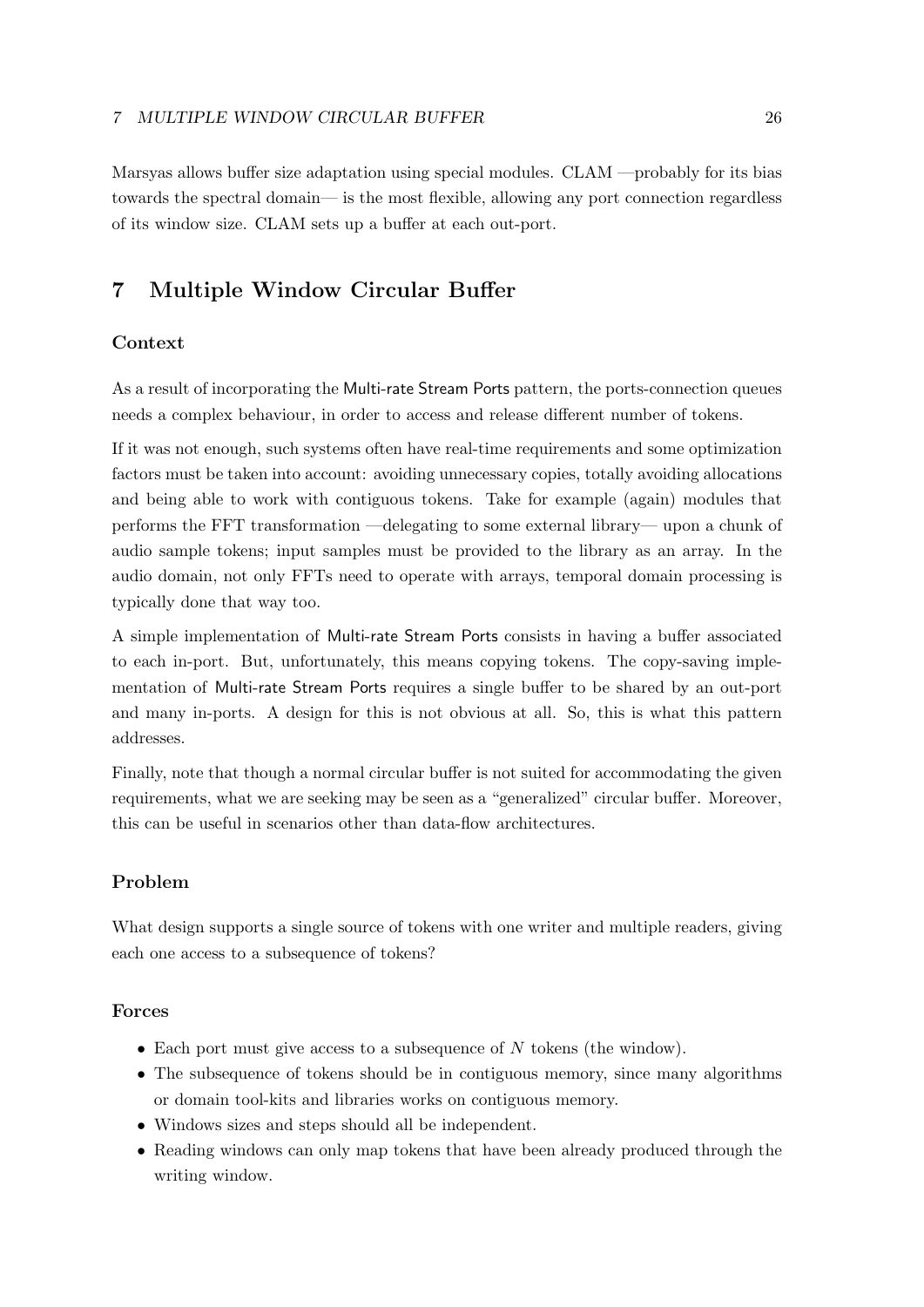- Allocation during processing time should be avoided, since (normal) dynamic memory allocation breaks the real-time requirements.
- All buffer clients executes in the same process.

### Solution

Have a contiguous circular buffer with windows that maps (contiguous) portions of the buffer. There will be as many reading windows as needed but only one writing window. Associate the reading windows with the writing window because, as we will see they will need to calculate their relative distances. Also, provide them means for sliding along the circular buffer.

The modules (the buffer clients) executions must be done in the same thread. Its scheduling can be done either statically —fixed from the beginning— if all ports consuming and producing rates are known; or dynamically, which is much simpler to implement.

Windows clients need to follow the following protocol in order to avoid data inconsistencies:

- The access to windows mapped elements and the subsequent slide of the window must be done atomically in respect of other window operations. So, these operations might be regarded as a single read-and-slice (or write-and-slice) operation. Only when a window has finished the sliding, other clients can access their own window.
- A reading window can only start a read-and-slice (also known as consume) operation when it is not overlapping the writing window (overlapping other reading windows is perfectly fine). This reader-overlapping-writer problem indicates that the client is reading too fast. This problem should be detected and, as a response, the reading module should not be executed till more data has been written into the buffer.
- The writing window can only start a write-and-slice (or *produce*) operation when it is not overlapping the furthest reading region. Such overlapping is possible since regions are circulating over the underlying circular buffer. This writer-overlapping-reading problem indicate either that a client is reading too slow or that the buffer size is not large enough. When this is detected, the writing module should not be executed and should wait for the readers to advance.

The solution design uses the Layered pattern [\[10\]](#page-40-11) for arranging different semantic concepts at different layers. Concretely, we distinguish three levels of abstraction (figure [15\)](#page-27-0). Starting from the layer that gives direct service to the clients:

Windows Layer This is the upper or more abstract layer, which gives the clients a view of the windows advancing on an infinite buffer. It offers, at least, the following interface :

 $\bullet$  Accessing the N contiguous elements mapped by the window.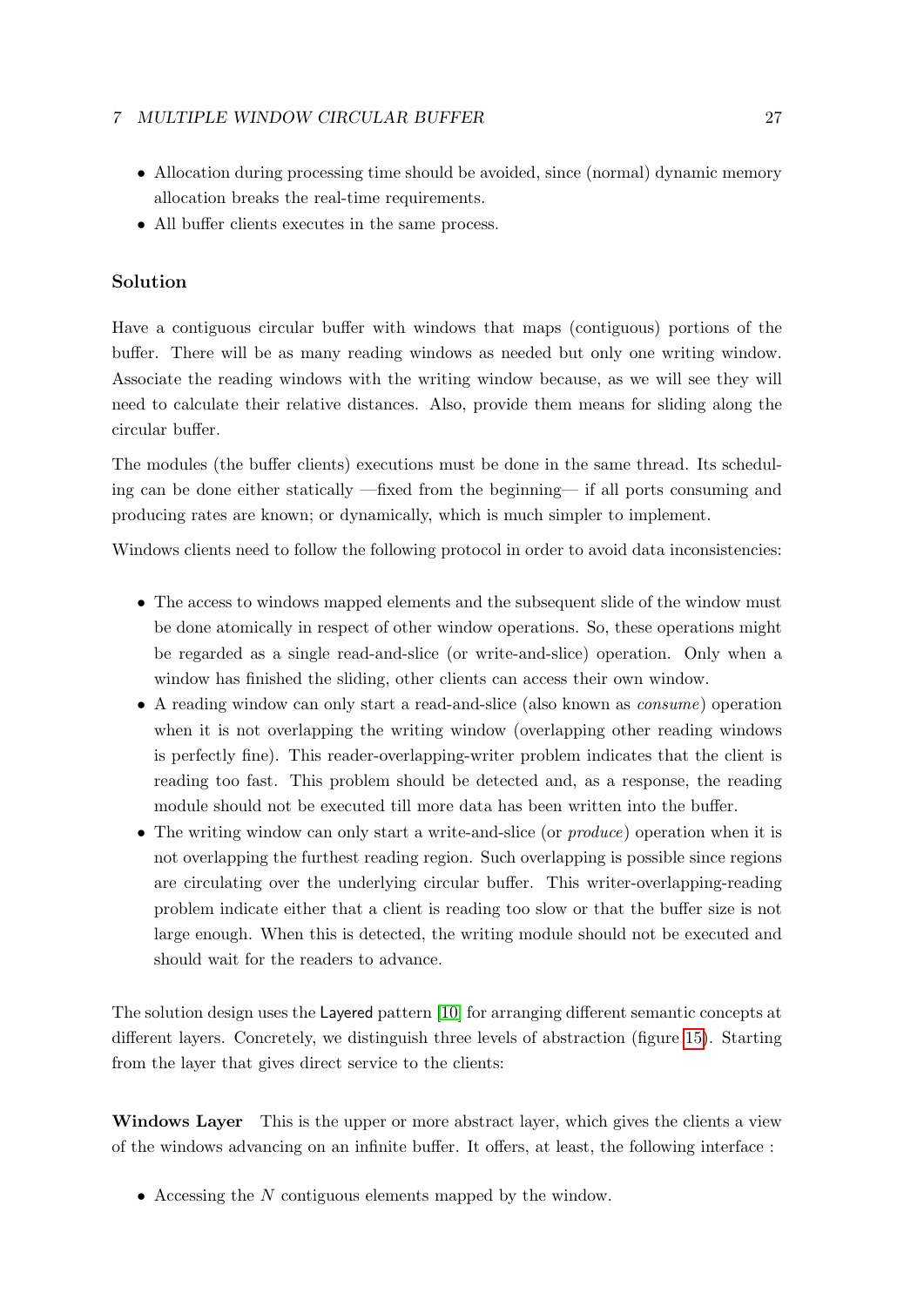

<span id="page-27-0"></span>Figure 15: Layered design of port windows.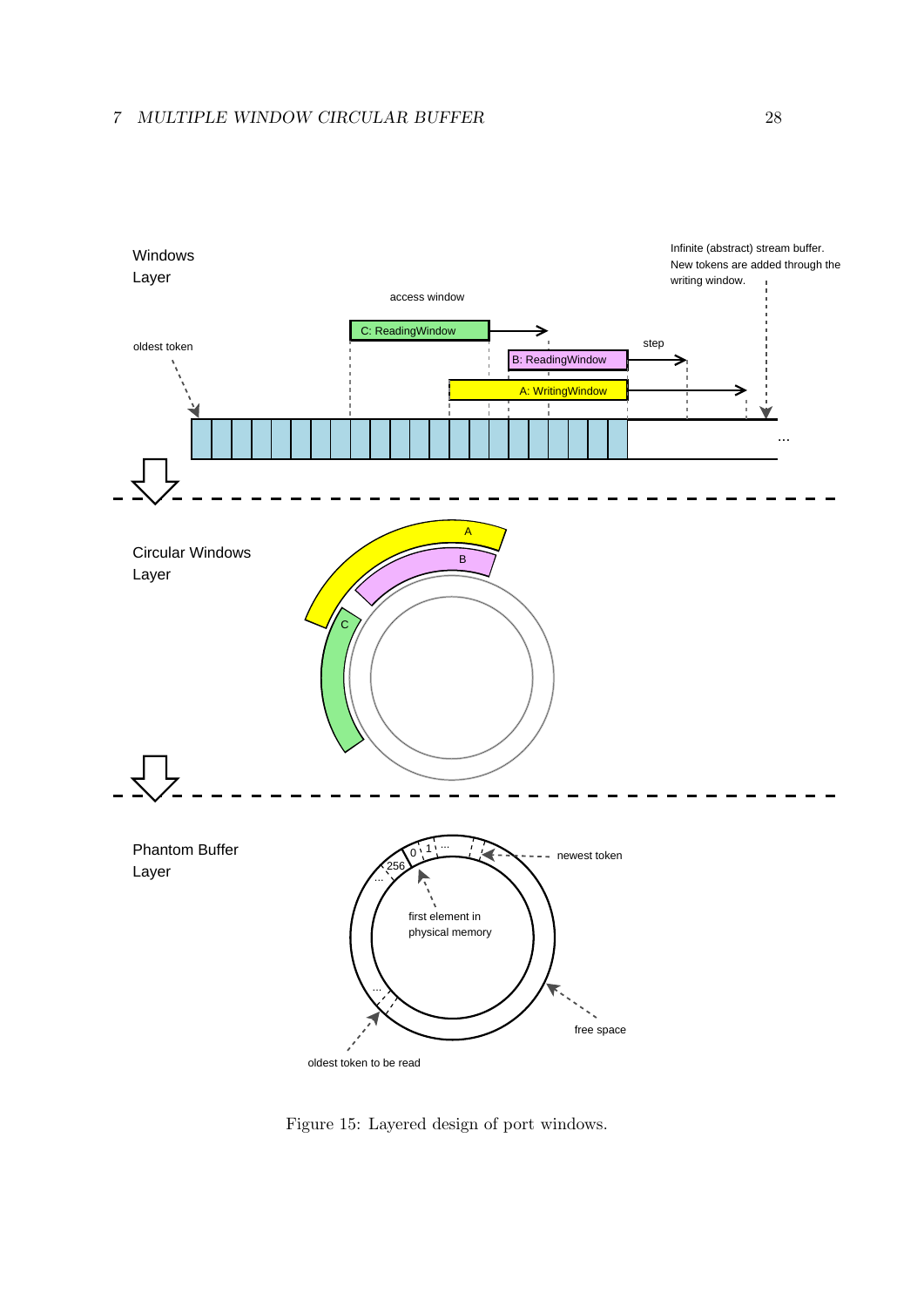#### 7 MULTIPLE WINDOW CIRCULAR BUFFER 29

- Advancing a window its slicing step (not necessarily  $N$ ) as if the windows where on an infinite buffer.
- Checking if a window is ready to be accessed-and-slided.

The state of this layer keeps the relative distances between each reading and the writing window. This layer is in charge of detecting when a reading window overlaps with the writing window, and delegates other checks to its underlying layer.

Circular Windows Layer The state of this layer keeps the physical pointers (to a circular buffer) for each window and also provides physical pointers to the upper layer. This layer is in charge of detecting —and preventing— circular overlapping with a reading window. That is, the case when the writer is about to write on a still not read element.

Phantom Buffer Layer This is the lower layer, which knows nothing about writing and reading and writing windows and is solely dedicated to provide chunks of contiguous elements for each window. Therefore, this layer's goal is to to provide contiguous elements subsequences of size  $N$  or smaller. Where  $N$  is the size of the biggest window.

The main problem this layer has to solve is the discontinuity problem associated to circular buffers —the next element in a logical sequence of the last physical element is the first physical element. To idea behind the solution is to replicate the first N elements at the end of the buffer. This can be implemented using a data structure that we call "Phantom Buffer" and is presented in this catalog as the Phantom Buffer pattern.

#### Consequences

The non-overlapping restrictions might suggest that there always exists a distance between writing and reading windows and, thus, causing the introduction of certain latency. But this is not the case, because the non-overlapping restrictions only apply, at the time of an access-and-slide operation. After a window have been slided, it is perfectly legal to be in an overlapping state. This allows the reading windows to consume the same tokens that the writing window has just produced.

The reader-too-slow and writer-too-slow problems can be handled in the context of a dynamic scheduler. Before doing any access-and-slide operation, a  $canProduce()$  or  $canCon$ sume() check is done, so that the operation can be safely aborted.

The consequence of the layered approach is a flexible design that allows changing the underlying data structure easily, without affecting the windows layer and its client. It also eases the implementation task since the overall complexity is split in well balanced layers which can be implemented and tested separately. On the other hand, those many levels of indirections might carry a performance penalty. However, it should be note that the implementation does not require polymorphism at all. Thus, when implemented in  $C++$ ,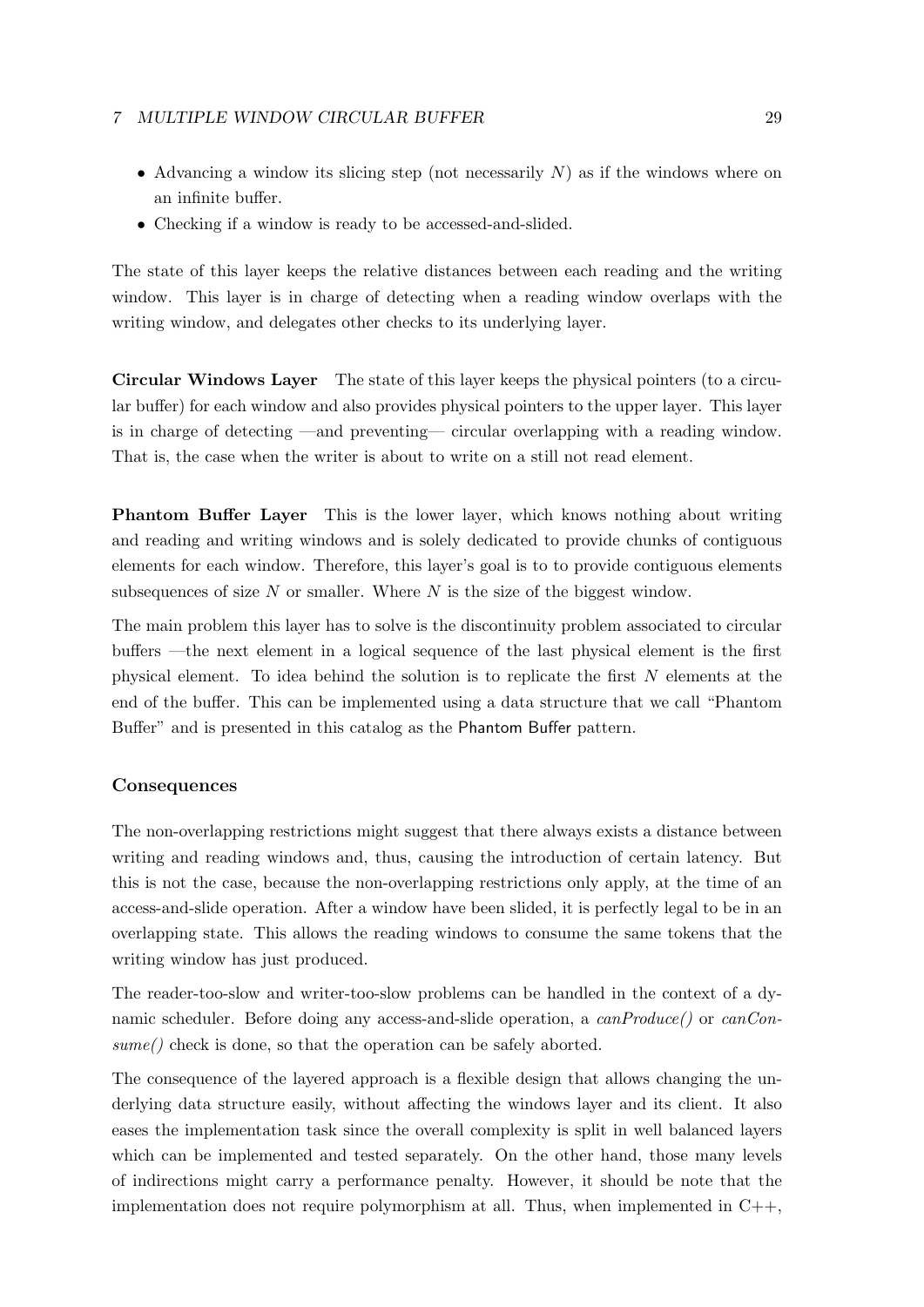#### 8 PHANTOM BUFFER 30

with a modern compiler, most of the indirections should be converted to in-line code by the compiler, reducing the function-calls overhead.

In general, setting the window parameters can be done at configuration time; that is, before the processing or module executions starts.

### Related Patterns

This pattern solves the *buffer at the out-port* approach of the Multi-rate Stream Ports pattern, which was the optimal one. Multiple Window Circular Buffer uses the Layered pattern [\[10\]](#page-40-11).

### Examples

This pattern is maybe a *proto-pattern* [\[28\]](#page-41-13) as the authors only know their own implementation in the CLAM framework [\[27\]](#page-41-3). Nevertheless, CLAM is a general purpose framework and several applications with different requirements have proven the value of the pattern.

# 8 Phantom Buffer

### Context

The goal of Multiple Window Circular Buffer is to design a generalized circular buffer where, instead of having a writing and a reading pointer, we deal with a writing window and multiple reading windows. The difference between a window and a plain pointer is that a window gives access to multiple elements which, moreover, need to be arranged in contiguous memory. Multiple Window Circular Buffer relies, for its elements storage, upon some data structure with the following functionalities: One, to be able to store a sequence of any size ranging from 0 to  $MAX$  elements; and two, to be able to store each subsequence up to N elements in contiguous memory.

A normal circular buffer efficiently implements a queue within a fixed block of memory. But in a normal circular buffer the contiguity guarantee does not hold: given an arbitrary element in the buffer, chances are that its next element in the (logical) sequence will be physically stored on the other extreme of the buffer.

Note that, here, window management is not relevant at all because it is a responsibility of upper layers. Thus, the only concern of this pattern is how the low-level memory storage is organized.

### Problem

Which data structure holds the benefits of circular buffer while guarantees that each subsequence of  $N$  elements sits in contiguous memory?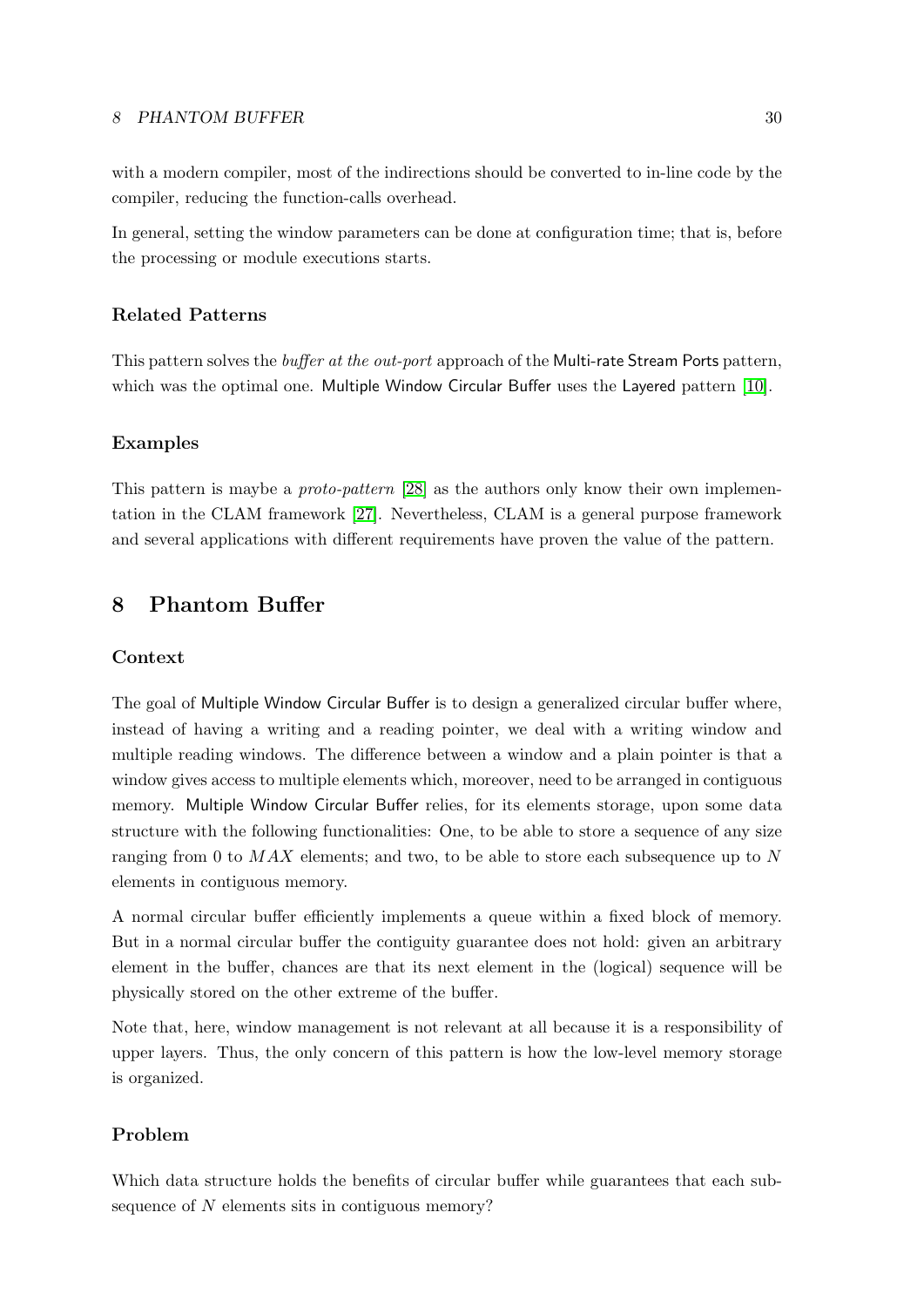### Forces

- Element copies is an overhead to avoid.
- Buffer reallocations are to be avoided.
- It should be possible for clients to read and write a subsequence of elements using a pointer to the first element. The rational is that modules might want to use existing libraries that, typically, use pointers as its input and output data interface.
- All buffer clients executes in the same process.

#### Solution

The buffer with phantom zone —phantom buffer for short— is a simple data structure built on top of an array of  $MAX + N$  elements. Its main particularity is that the last N elements are a replication of the first  $N$  elements. This guarantees that starting at any physical position from 0 to  $MAX - 1$ , exists a contiguous subsequence of size up to N elements. In effect, this is clear considering the worst case scenario: take the element at position  $MAX - 1$ ; let it be the first one in a subsequence; since it is a circular buffer of MAX elements, the next element is in the position 0, but positions from 0 to  $N-1$ are also replicated at the end (starting at position  $MAX$ ); thus the contiguity condition is guaranteed.



Figure 16: A phantom buffer of (logical) size 246, with 256 allocated elements and phantom zone of size 10.

Interface of a PhantomBuffer class should include two methods: one for accessing a given window of elements, and the other, for synchronizing a given window of elements. For example, in C++:

A client that wants to read a window, should call the access method, and read elements starting from the returned pointer. If the client wants to write, the sequence is a little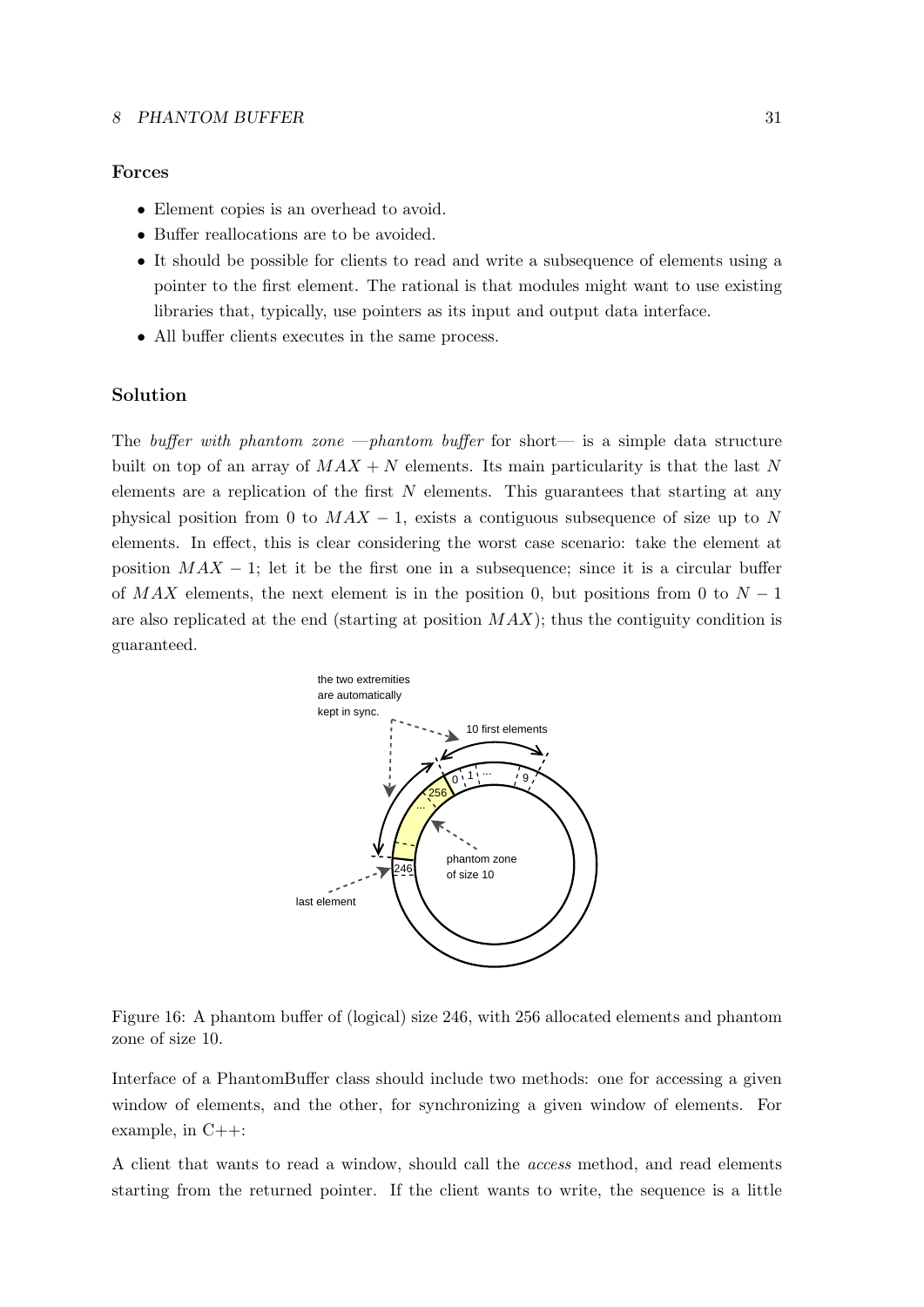#### 8 PHANTOM BUFFER 32

```
template<class T> class PhantomBuffer
{
public :
    T* access (unsigned pos, unsigned size);
    void synchronize ( unsigned pos , unsigned size );
    ...
};
```
Listing 2: PhanomBuffer class definition in C++

different; first if should call *access*, write elements and, finally, call *synchronize*. This method synchronizes, when needed, a portion of the phantom zone with its counterpart in the buffer beginning. To be accurate, a copy of elements will only be necessary when the window passed as argument to synchronize have intersection with the phantom or the initial zone.

Summing up, a phantom buffer offers a contiguous array where the last  $N$  elements are a replication of the first  $N$ . Each write on the first or last  $N$  element is automatically synchronized in its dual zone. Thus, the client of a phantom buffer will always have access to chunks of up to  $N$  contiguous elements,

### Consequences

As a result of this design, clients must be well behaved. This includes two aspects: The first is that clients that receive a pointer for a given window should not access elements beyond that window; the second is that, after a write, a client must call the synchronize method. Failing to do any of this might result in a serious run-time failure.

Certainly, this results in a lack of robustness. But this is the price to pay for the requirement of providing plain pointers to the window, and avoiding unnecessary copies and reallocations. However, the phantom buffer interface should not be directly exposed to the concrete module implementation. The port classes presents a higher level interface to the module while hiding details such as window parameters and synchronizations.

The circular buffer allocation should be done at configuration time and the phantom size depends (must be greater) on the maximum window size.

### Related Patterns

This pattern can be regarded as a part of a more extensive pattern that provides a generalized circular buffer with many readers. In this context, the windows management issues are addressed in the more general Multiple Window Circular Buffer pattern. Phantom Buffer provides a refinement of the lower-level layer drawn in the general pattern. Therefore, these two patterns collaborate together to give a complete solution for a generalized circular buffer.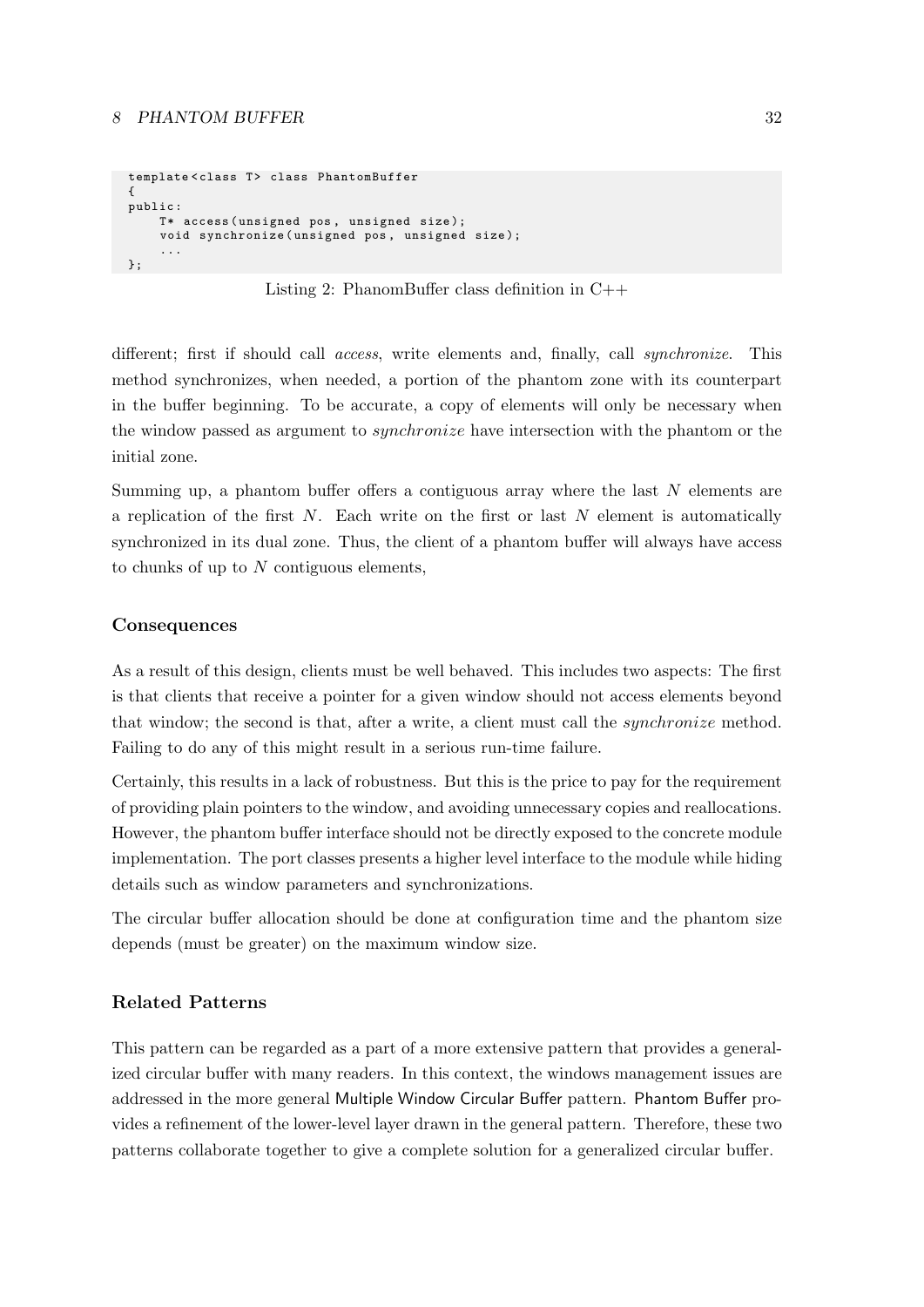### Examples

This pattern can be found implemented in the CLAM framework. Specifically in the PhantomBuffer class.

# 9 Recursive networks

### Context

The potential of the interconnected modules model is virtually infinite. You can connect more and more modules to get larger and more complex systems. But module networks are normally defined by humans and humans have limitations on the complexity they can handle. So, big networks with a lot of connections are difficult to handle by the user, and this fact limits the potential of the model.

One of the reasons why audio systems become larger is duplication. Duplication happens, for example, whenever two audio channels have to be processed the same way, This duplication is very hard to maintain, because it implies having to apply repeated changes, and this is a very tedious and error prone process.

Duplication may happen also outside the system boundaries. The same set of interconnected modules may be present on several systems. Fixes on one of those systems do not apply to the other one so we have to apply it repeatedly and this is even more tedious and error prone.

### Problem

How to reduce the complexity the user has to handle in order to define large and complex networks of interconnected modules?

### Forces

- User defining big networks maybe too complex
- Human complexity handling is limited on the number of elements and relations
- Divide and conquer techniques help humans to handle complexity by focussing on smaller problems instead of the whole problem
- Duplications of sets of modules and connections is hard to maintain
- Reuse of previously designed networks helps on productivity
- Encapsulation hides details that can be useful on tracing the behavior of the system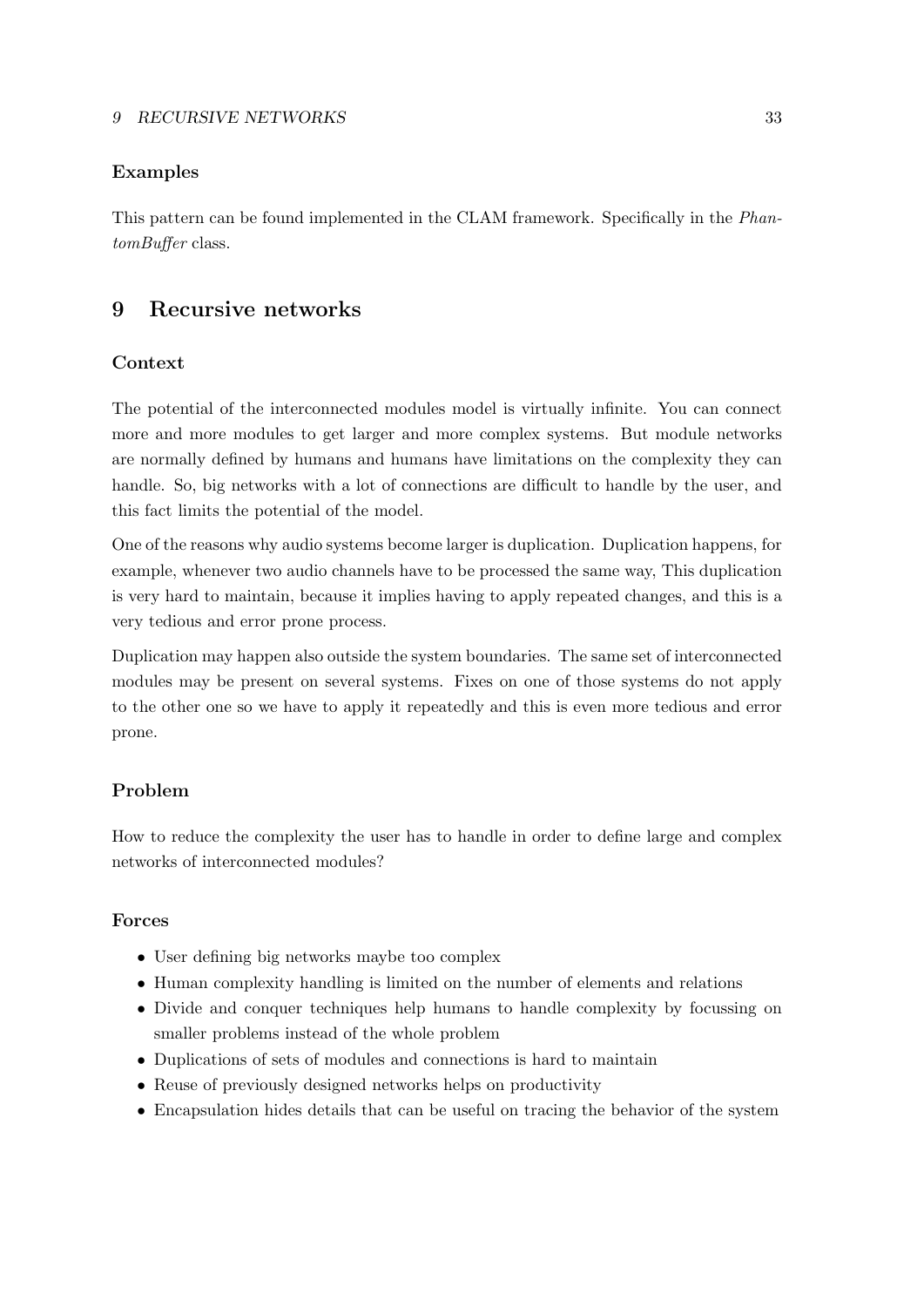### 9 RECURSIVE NETWORKS 34

### Solution

By applying the 'divide  $&$  conquer' idea, we allow the user to define an abstraction of a set of interconnected modules as a single module that can be used in any other network. Some of the stream and event ports of the internal modules may be externalized as the stream and event ports of the container module.



Figure 17: A network acting as a module.

Several internal stream in-ports may be merged as a single external one. So that, incoming stream tokens are read by all the internal stream in-ports. The same happens with in and out event ports. But it doesn't happen with the stream out-ports. The same reasons that forbid to stream out-ports feed a single stream in-port apply here.

If the system forbids merging ports on externalization, the externalized ports may be the internal ones. But when port merging is permitted, the user needs an abstraction on connecting a single port. This abstraction is given by a Proxy [\[12\]](#page-40-9) port.

Depending on the implementation, the proxy port may act as a proxy on connection time or additionally on process time.

A connect time port proxy is a proxy port that delegates binding calls to the proxied ports. This way, during processing time the communication is done directly at non-proxy port level.

A processing time port proxy is a proxy port that acts as a the complementary in/out port for the internal ports. For example, an in proxy port is seen as out port for the internal ports connected to it. This is similar to have an identity module that just pipes tokens. The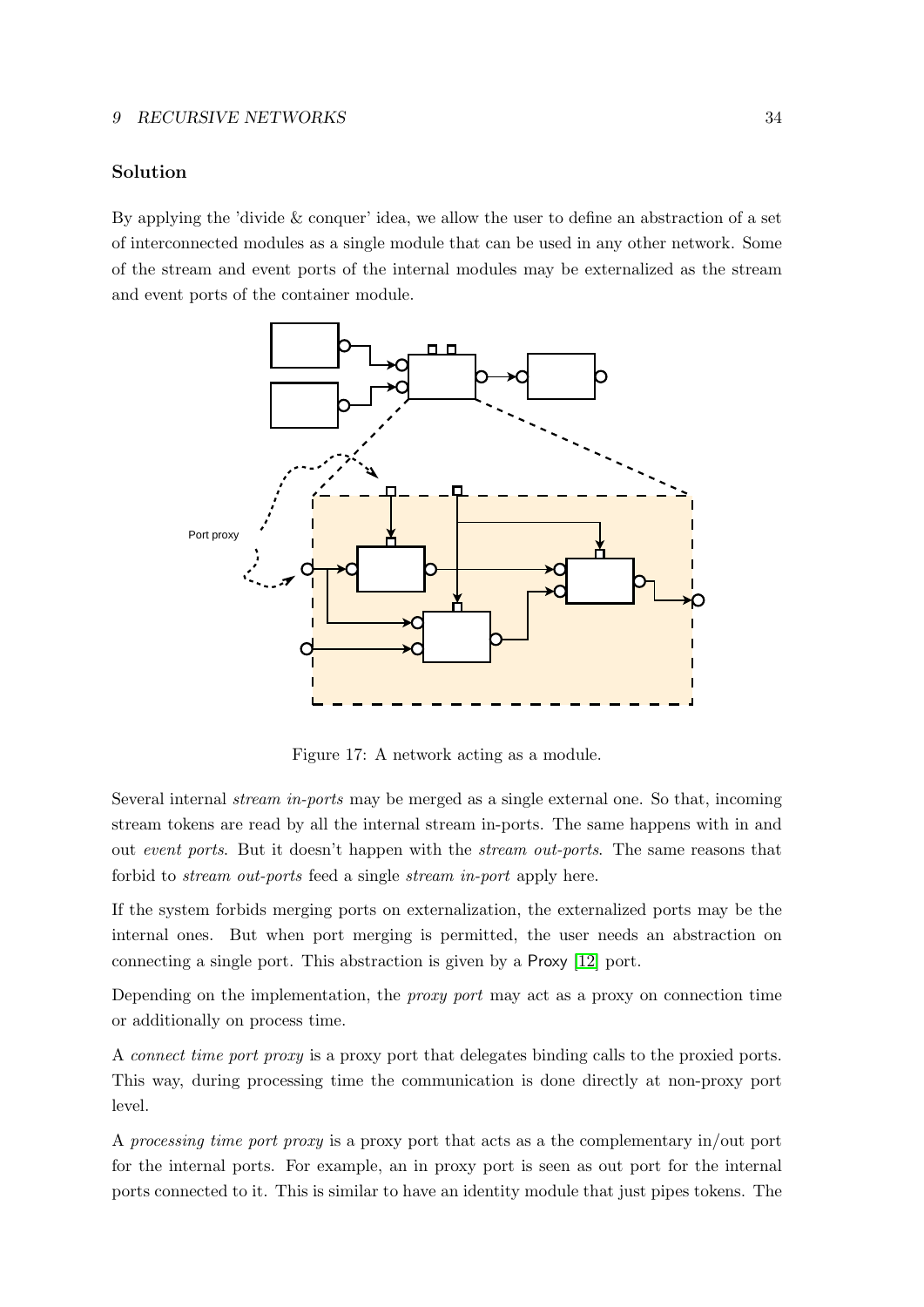processing time port proxy adds overhead but it is useful when we need a clear boundary between inwards and outwards.

Also several approaches can be used for the flow control to handle recursive networks. One approach is to make the inner modules visible to the outer flow control, so that once all the modules are accessible by the flow control, all happens the same way it would happen if the recursive network was not there.

A second approach is to hide the inner modules to the flow control. This can be done by providing an inner flow control to the subnetwork. The subnetwork execution as module triggers the inner flow control. This approach is useful when a special flow control is needed. Also when we want to keep control on the proxied modules while processing.

### Related Patterns

This pattern is a direct use of the Composite and Proxy [\[12\]](#page-40-9).

The flow control approach that hides inner modules to the outer flow control by providing a inner one, is a Hierarchical Control [\[10\]](#page-40-11).

Adjacent performance critical modules can be replaced by an optimized version as an static composition, trading flexibility by performance, using Adaptive Pipeline [\[20\]](#page-41-14).

### Examples

Most audio domain frameworks implement Recursive Networks. For example MAX/MSP [\[21\]](#page-41-8), CSL [\[19\]](#page-41-0), OSW [\[5\]](#page-40-2), Aura [\[8\]](#page-40-12), Marsyas [\[24\]](#page-41-9) and CLAM.

CLAM provides examples of most of the variants explained before. CLAM Processing Composites are compiled networks that provide their own flow control and they are seen for the flow control as a single module. Processing Composites's ports are connection proxies so, external modules are actually connected on processing time to the inner ports. On the other side, CLAM also provides dynamic assembled networks, In this case, dummy modules which pipes directly event and stream tokens, are used as process time port proxies.

# 10 Port Monitors

#### Context

Some audio applications need to show a graphical representation of tokens that are being produced by some module out-port. While the visualization needs just to be fluid, the processing has real-time requirements. This normally requires splitting visualization and processing into different threads, where the processing thread has real-time requirements and is a high priority scheduled thread. But because the non real-time monitoring should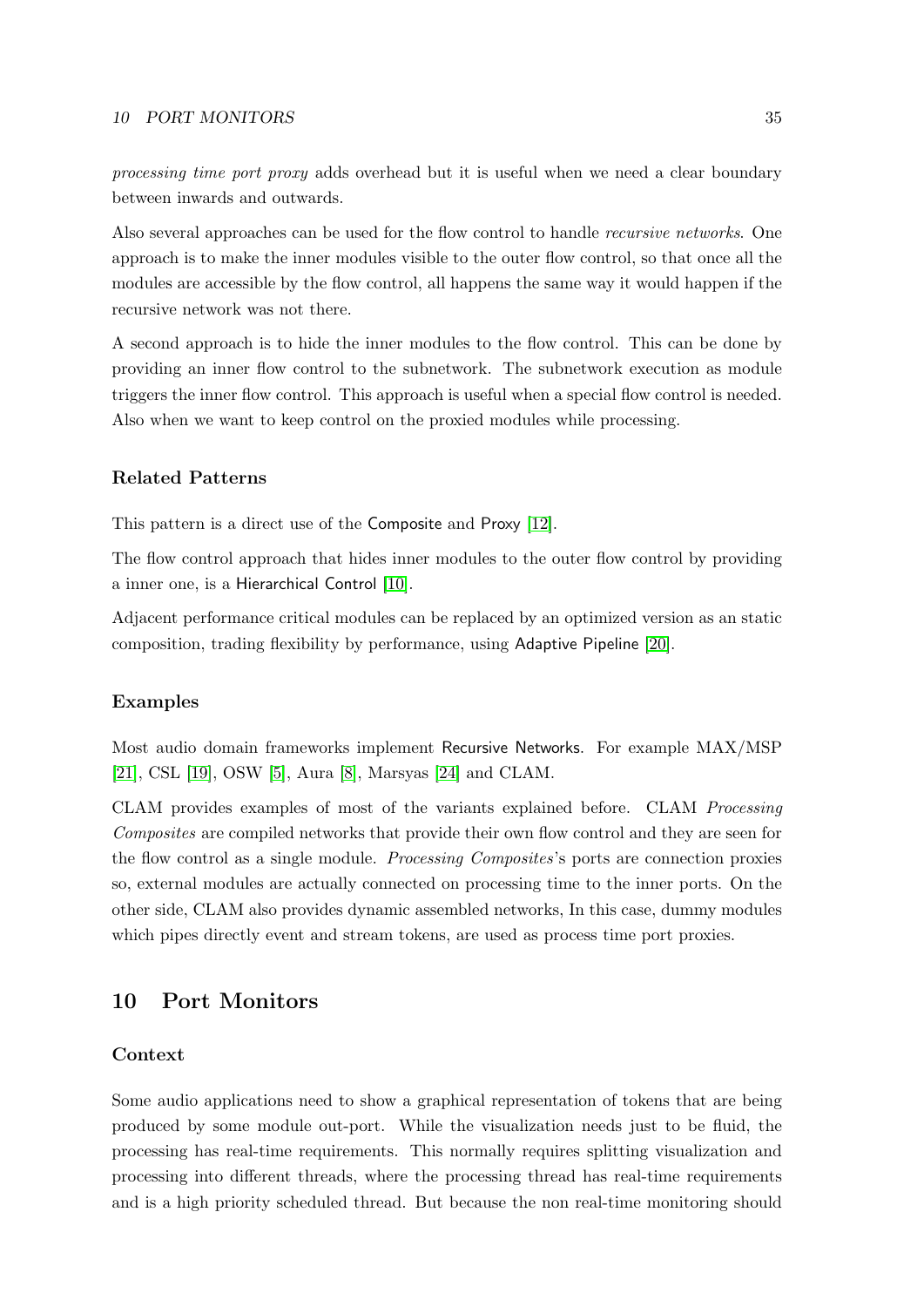### 10 PORT MONITORS 36

access to the processing thread tokens some concurrency handling is needed and this often implies locking.

### Problem

We need to graphically monitor tokens being processed. How to do it without locking the real-time processing while keeping the visualization fluid?

### Forces

- The processing has real-time requirements (ie. audio)
- Visualizations must be fluid; that means that it should visualize on time and often but it may skip tokens
- Just the processing is not filling all the computation time

### Solution

The solution is to encapsulate concurrency in a special kind of process module, the Port monitor, that is connected to the monitored out-port. Port monitors offers the visualization thread an special interface to access tokens in a thread safe way.

In order to manage the concurrency avoiding the processing to stall, the Port monitor uses two alternated buffers to copy tokens. In a given time, one of them is the writing one and the other is the reading one. The Port monitor state includes a flag that indicates which buffer is the writing one. The Port monitor execution starts by switching the writing buffer and copying the current token there. Any access from the visualization thread locks the buffer switching flag. Port execution uses a try lock to switch the buffer, so, the process thread is not being blocked, it is just writing on the same buffer while the visualization holds the lock.



Figure 18: A port monitor with its switching two buffers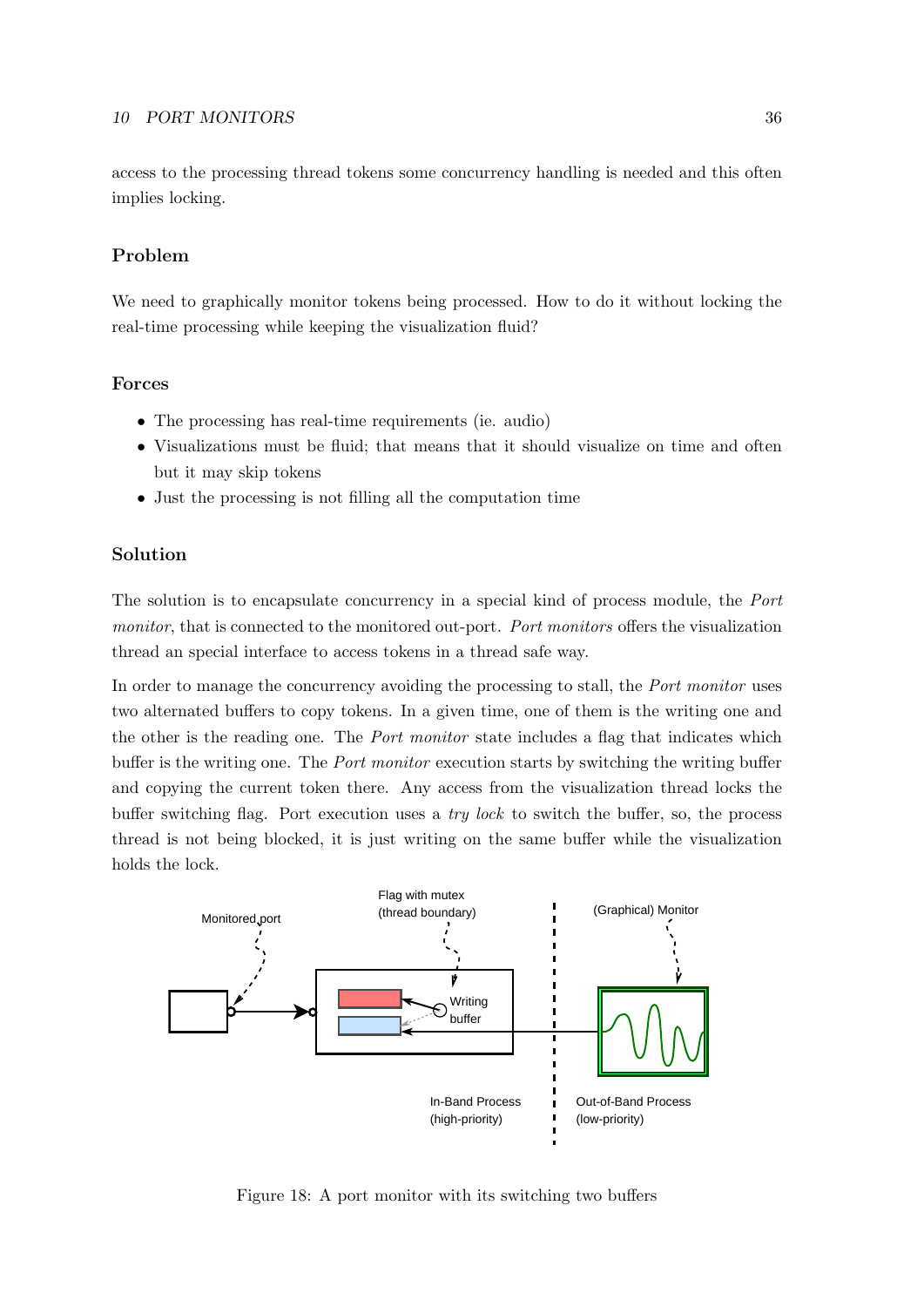#### 10 PORT MONITORS 37

#### Consequences

Applying this pattern we minimize the blocking effect of concurrent access on two fronts. On one side, the processing thread never blocks. On the other, the blocking time of the visualization thread is very reduced, due that it only lasts a single flag switching.

Any way, the visualization thread may suffer starvation risk. Not because the visualization thread will be blocked but because it may be reading always the same buffer. That may happen when every time the processing thread tries to switch the buffers, the visualization is blocking. This effect is not that critical and can be avoided by minimizing the time the visualization thread is accessing tokens, for example, by copying them and release.

When this effect is too notorious, a solution might be to use three buffers. This way, even when the visualization is blocking the buffer, the processing thread may alternate on the other buffers. The constraints that should apply are:

- Two buffer marks are always kept the *reading* buffer and the *last written* buffer.
- Three mutually exclusive operations may happen:
	- The processing thread should choose to write on any buffer that has none of those marks.
	- When the processing thread ends writing it updates the last written buffer.
	- When the visualization thread access, it moves the reading mark to the current last written mark.

This solution is not that good for real-time as the one based on just two buffers. The former may block the processing thread, while the latter never blocks it.

Another issue with this pattern is how to monitor not a single token but a window of tokens. For example, if we want to visualize a sonogram (a color map representing spectra along the time) where each token is a single spectrum. The simplest solution, without any modification on the previous monitor is to do the buffering on the visualizer and pick samples at monitoring time. This implies that some tokens will be skipped on the visualization, but, for some uses, this is a valid solution.

The number of skipped tokens is not fixed, thus, this solution may show time stretching like artifacts that may not be acceptable for some application. Double/triple buffering on the port monitor the full window of tokens solves that. It is reliable but it affects the performance of the processing thread.

### Related Patterns

Port Monitor is a refinement of Out-of-band and In-band Partition pattern [\[15\]](#page-41-2). Data flowing out of a port belongs to the In-band partition, while the monitoring entity (for example a graphical widget) is located in the out-of-band partition.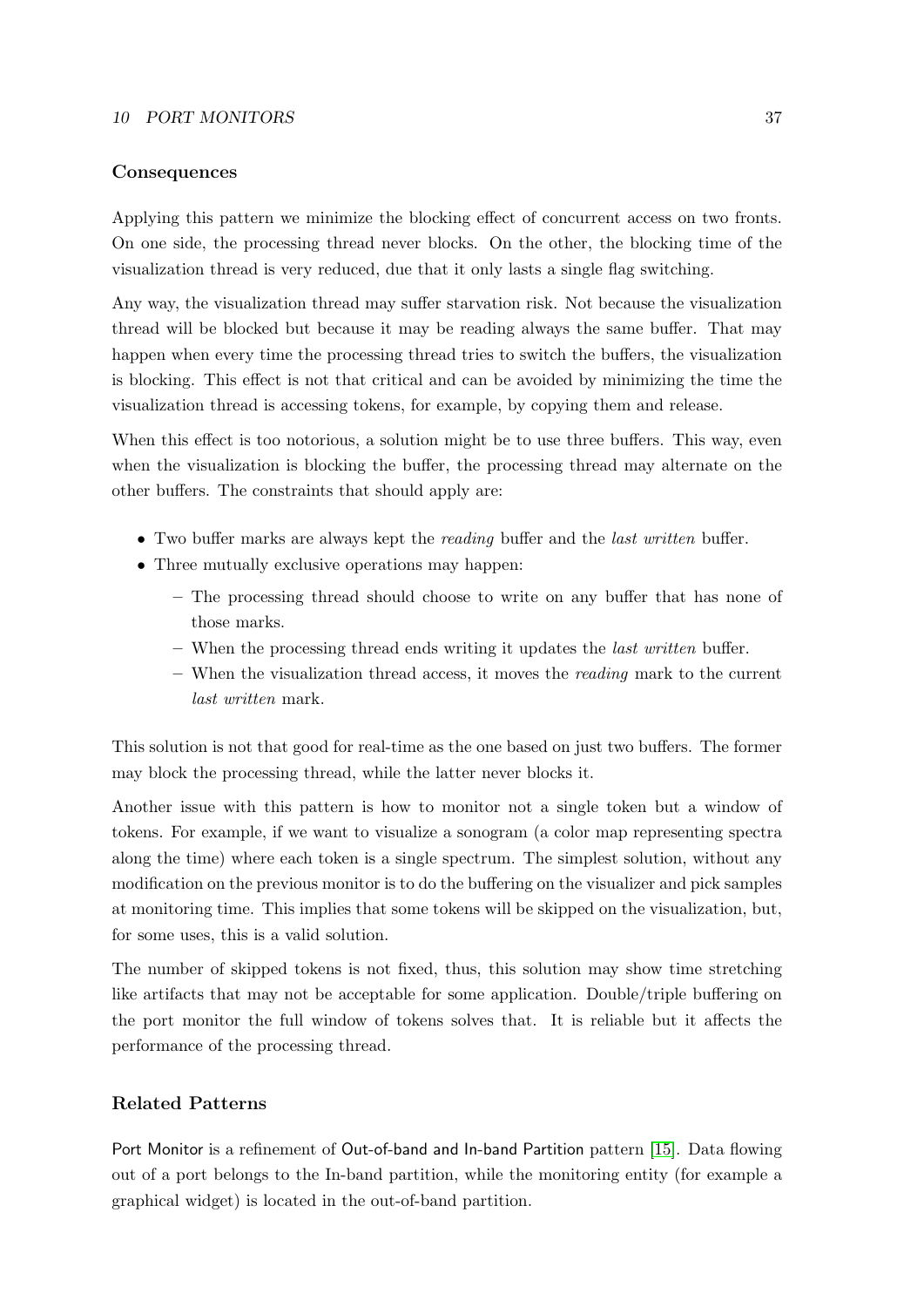It is very similar to the Ordered Locking real-time pattern [\[10\]](#page-40-11). Ordered Locking ensures that deadlock can not occur, preventing circular waiting. The main difference is in their purpose: Port Monitor allows communicate two band partitions with different requirements.

### Examples

The CLAM Network Editor [\[2\]](#page-40-6) is a visual builder for CLAM that uses Port Monitor to visualize stream data in patch boxes. The same approach is used for the companion utility, the Prototyper, which dynamically binds defined networks with a QT designer interface.

The Music Annotator also uses the concurrency handling aspect of Port Monitor although it is not based on modules and ports but in sliding window storage.

# 11 Organizing the Catalog

The 10 patterns presented in this catalog have different scope. Some are very high-level, like Semantic Ports and Driver Ports, while other are much focused on implementation issues, like Phantom Buffer). However, they act as a *pattern language* in the sense that each pattern references higher-level patterns describing the context in which it can be applied, and lowerlevel patterns that could be used after the current one, to further refine the solution. These relations form a hierarchical structure drawn in figure [19.](#page-38-0) The arcs between patterns mean "enables" relations: introducing a pattern in the system enables other patterns to be used.

This pattern catalog shows how to approach the development of a complete data-flow system for sound and music computing, in an evolutionary fashion without needing a big up-front design. The patterns at the top of the hierarchy suggest that you start with high level decisions driven by questions like: "do all ports drive the module execution or not?" and "do you have to deal only with stream flow or also with event flow?" It might also happen that at some point you will need different token types. Then you'll have to decide "does ports need to be strongly typed while connectable by the user?". Each of these questions is addressed by one General Data-flow Pattern.

Having reached this point, it is feasible to get a relatively simple but useful data-flow system allowing many module connections. However, it will have some limitations. For example, limited ports connectivity and fixed block size. You might find yourself in the need of implementing more flexible flows for stream and events. Then you'll want to look at the Flow Implementation Patterns. They show how to implement efficient stream flows with flexible connectivity (i.e. consuming/producing different number of tokens) and event controls that propagates immediately.

Humans might needs to interact with your system. Possible interaction includes building (complex) networks and monitoring the flowing data. This is what the Human Usability Patterns do. They can be introduced in the first stages of the system evolution or later on.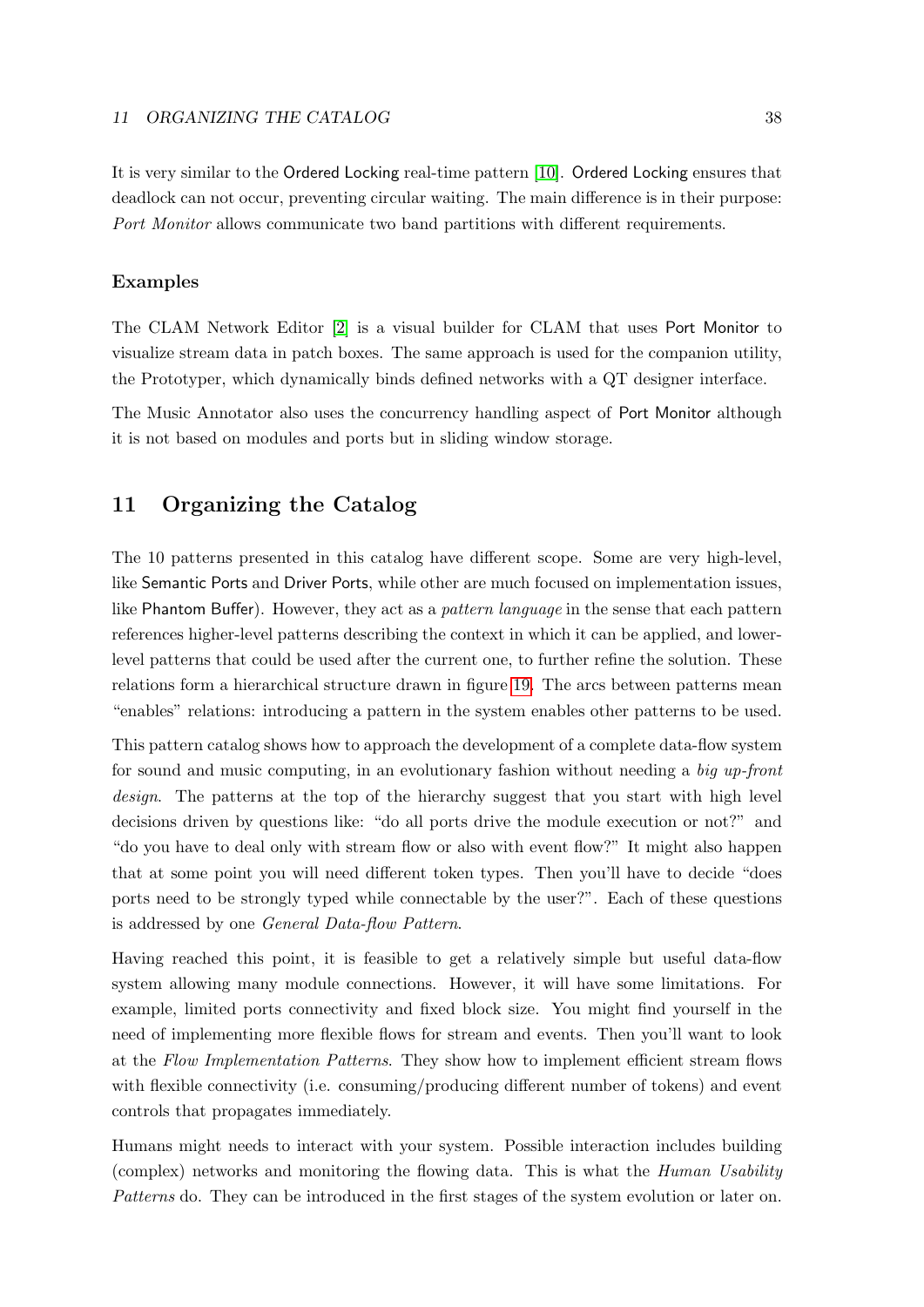

<span id="page-38-0"></span>Figure 19: Introducing some patterns enables other patterns to be used.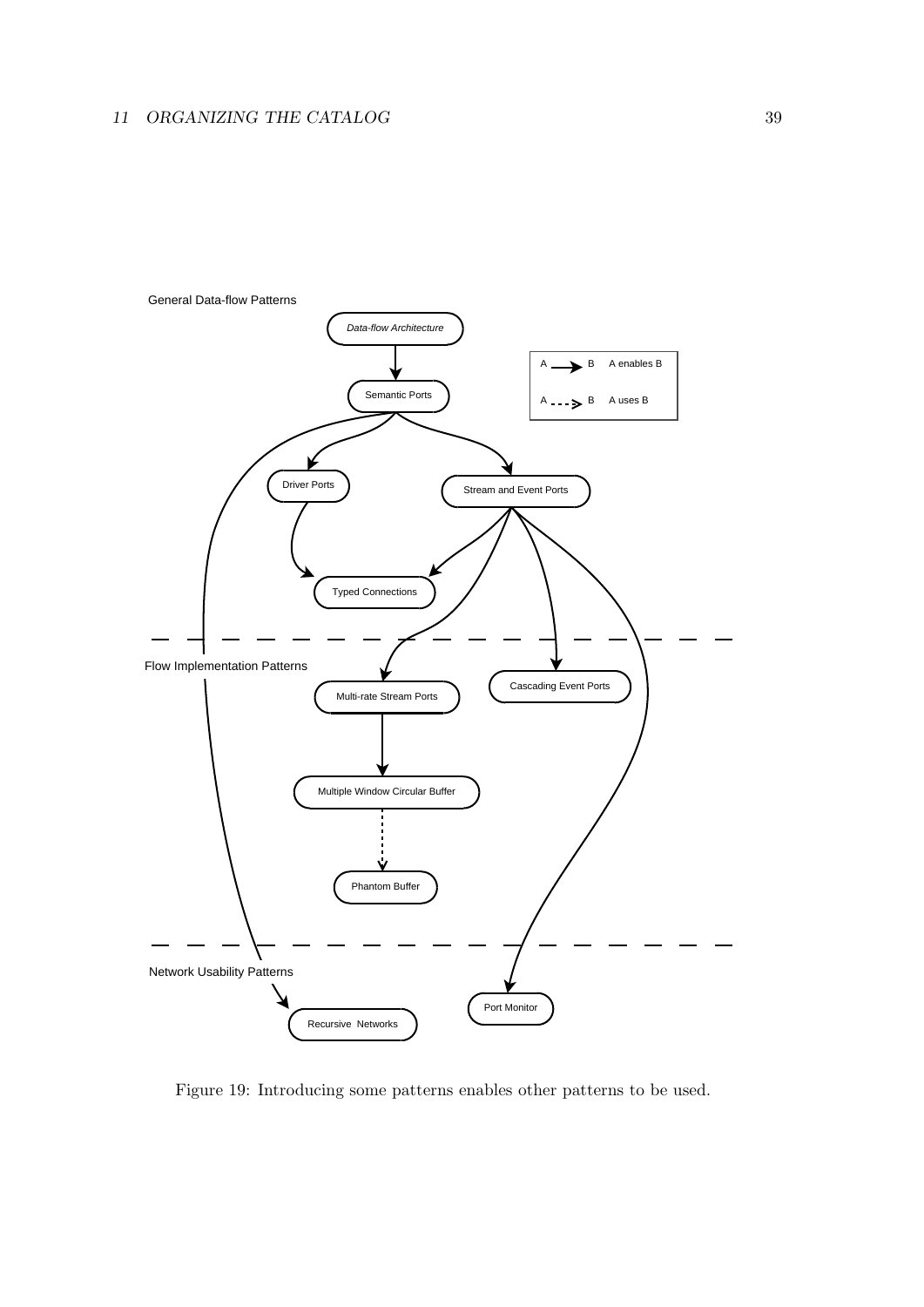# 12 Acknowledgements

Authors of this paper would like to thank Dietmar Schuetz for being an excellent mentor in our first time writing patterns encouraging us to improve the patterns again and again.

We are deeply grateful to Ralph Johnson who provided enormous amounts of insightful feedback during the PLoP 2006 workshops. We couldn't have even imagined all the real-world experience that Ralph accumulates on the topic of data-flow systems! He also confirmed our impression that this area exposes many new patterns to be researched and documented.

Josep Blat, from the UPF, have provided great support for the CLAM project. This work has been funded by UPF scholarships and by a grant from the STSI division of the Catalan Government. We are also indebted with the Software Pattern community and the Linux Audio Community for giving us the chance to build upon their work.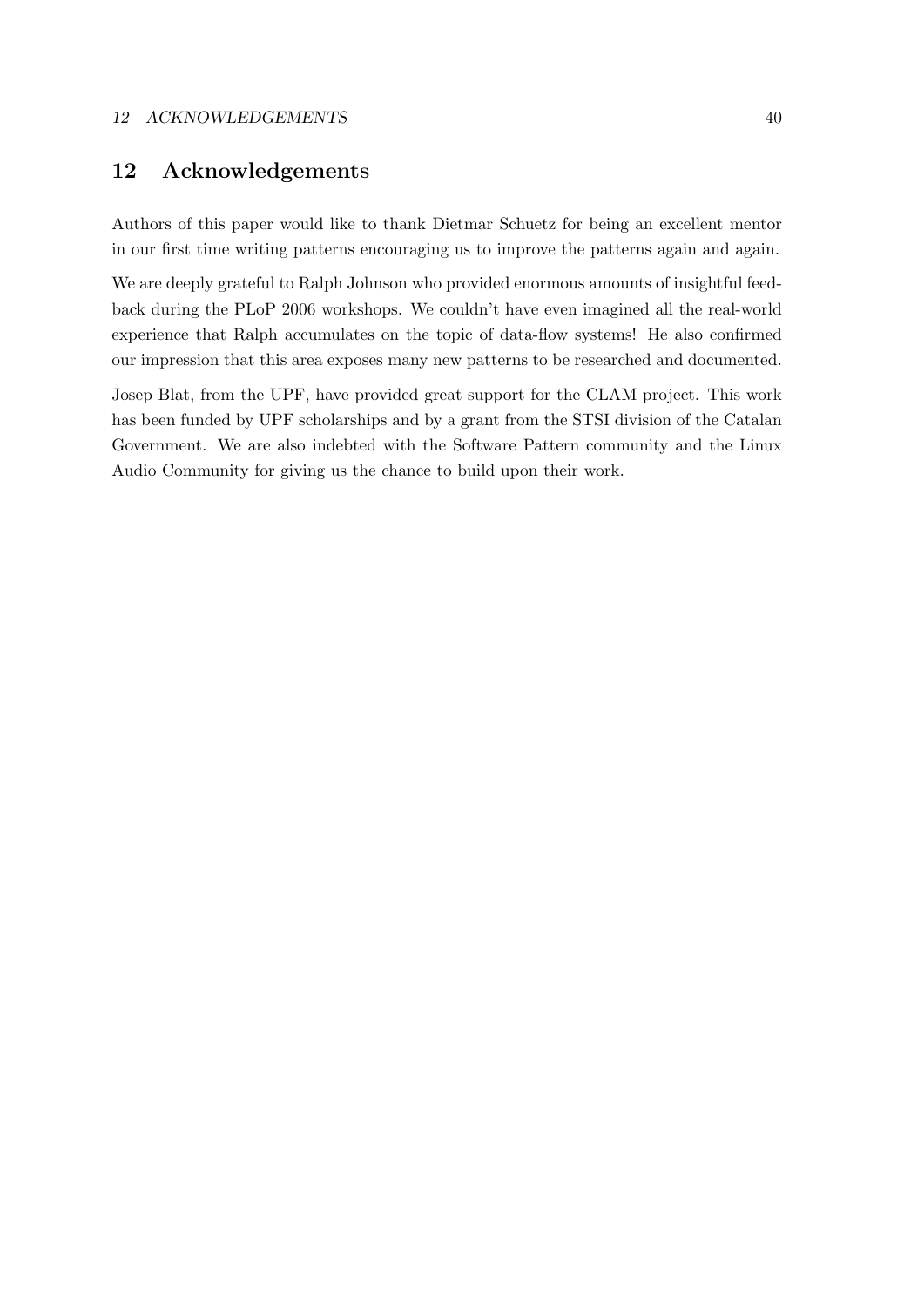# References

- <span id="page-40-4"></span>[1] Amatriain, X. An Object-Oriented Metamodel for Digital Signal Processing. PhD thesis, Universitat Pompeu Fabra, 2004.
- <span id="page-40-6"></span>[2] Amatriain, X., and Arum´ı, P. Developing cross-platform audio and music applications with the clam framework. In Proceedings of the 2005 International Computer Music Conferenc (ICMC'05) (2005). in press.
- <span id="page-40-10"></span>[3] Amatriain, X., Massaguer, J., Garcia, D., and Mosquera, I. The clam annotator: A cross-platform audio descriptors editing tool. In Proceedings of 6th International Conference on Music Information Retrieval (London, UK, 2005).
- <span id="page-40-5"></span>[4] Aucouturier, J. Ten Experiments on the Modelling of Polyphonic Timbre. PhD thesis, University of Paris 6/Sony CSL Paris, 2006.
- <span id="page-40-2"></span>[5] CHAUDHARY, A., FREED, A., AND WRIGHT, M. An Open Architecture for Real-Time Audio Processing Software. In Proceedings of the Audio Engineering Society 107th Convention (1999).
- <span id="page-40-3"></span>[6] COOK, P., AND SCAVONE, G. The Synthesis Toolkik (STK). In *Proceedings of the 1999* International Computer Music Conference (ICMC99) (Beijing, China, 1999), Computer Music Association.
- <span id="page-40-0"></span>[7] DANNENBERG, R. B., AND BRANDT, E. A Flexible Real-Time Software Synthesis System. In Proceedings of the 1996 International Computer Music Conference (ICMC96) (1996), pp. 270–273.
- <span id="page-40-12"></span>[8] DANNENBERG, R. B., AND BRANDT, E. A Portable, High-Performance System for Interactive Audio Processing. In Proceedings of the 1996 International Computer Music Conference (ICMC96) (1996), International Computer Music Association, pp. 270–273.
- <span id="page-40-7"></span>[9] Davis, P., Letz, S., D., F., and Orlarey, Y. Jack Audio Server: MacOSX port and multi-processor version. In Proceedings of the first Sound and Music Computing conference - SMC04 (2004), pp. 177–183.
- <span id="page-40-11"></span>[10] DOUBLASS, B. P. Real-Time Design Patterns. Addison-Wesley, 2003.
- <span id="page-40-8"></span>[11] Foote, B. Designing to Facilitate Change With Object Oriented Frameworks. Master's thesis, University of Illinois at Urbana Champaign, 1988.
- <span id="page-40-9"></span>[12] Gamma, E., Helm, R., Johnson, R., and Vlissides, J. Design Patterns - Elements of Reusable Object-Oriented Software. Addison-Wesley, 1995.
- <span id="page-40-1"></span>[13] LAZZARINI, V. Sound Processing with the SndObj Library: An Overview. In Proceedings of the 4th International Conference on Digital Audio Effects (DAFX '01) (2001).